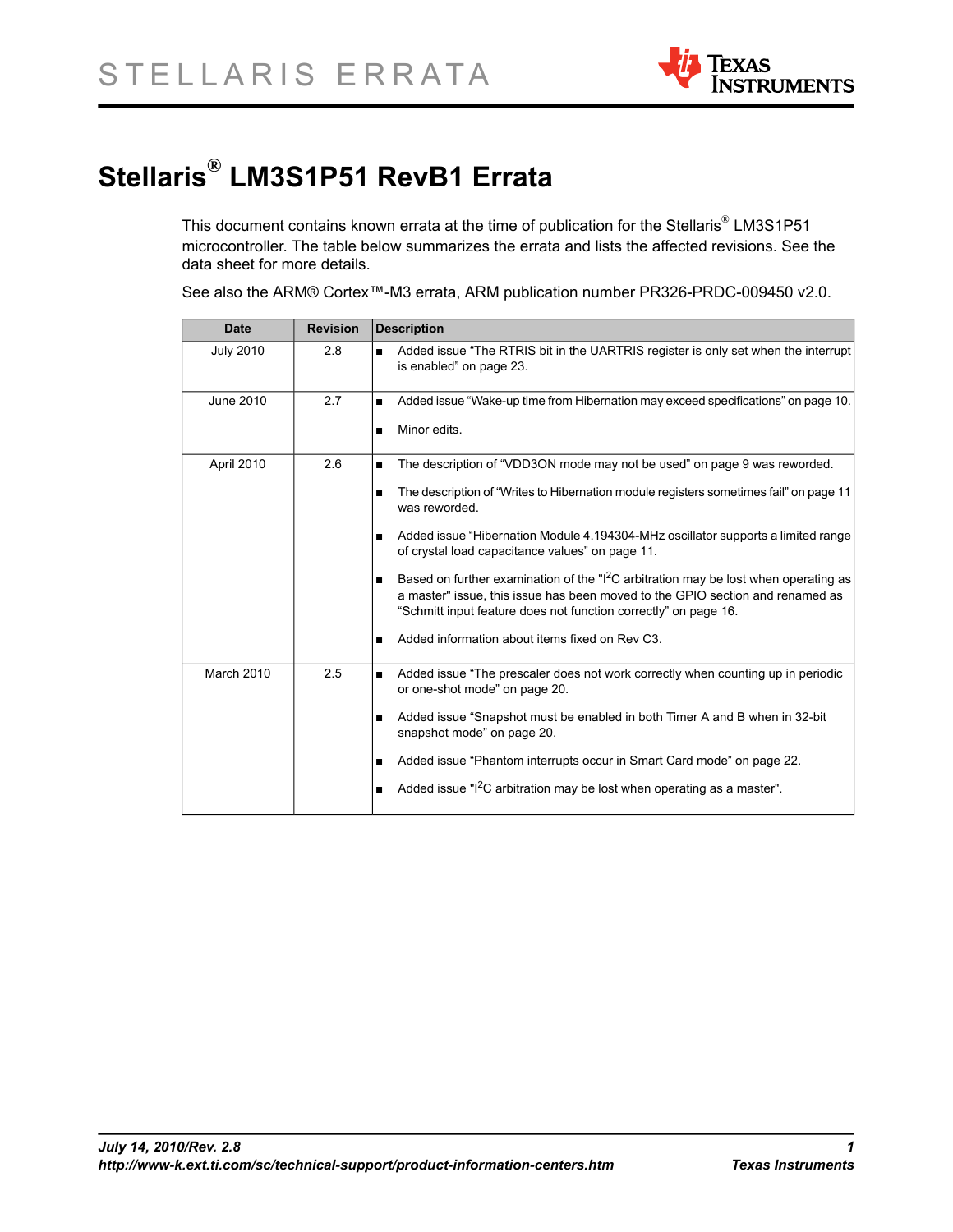| <b>Date</b> | <b>Revision</b> | <b>Description</b>                                                                                                                                                                              |  |  |
|-------------|-----------------|-------------------------------------------------------------------------------------------------------------------------------------------------------------------------------------------------|--|--|
| Mar 2010    | 2.4             | Added issue "The option to force the ROM boot loader to execute at reset with an<br>$\blacksquare$<br>external pin does not function" on page 15.                                               |  |  |
|             |                 | Amended the workaround for issue "A spurious DMA request is generated when the<br>٠<br>timer rolls over in Input-Edge Time mode" on page 17.                                                    |  |  |
|             |                 | Reworded description of issue "The value of the prescaler register is not readable<br>٠<br>in Edge-Count mode" on page 18.                                                                      |  |  |
|             |                 | Removed "Prescaler register must have a non-zero value in 16-bit Edge-Time mode"<br>п<br>as it has been determined this item was included erroneously.                                          |  |  |
|             |                 | Added issue "ADC trigger and Wait-on-Trigger may assert when the timer is<br>disabled" on page 18.                                                                                              |  |  |
|             |                 | Added issue "Wait-on-Trigger does not assert unless the TnOTE bit is set" on page 18<br>п                                                                                                       |  |  |
|             |                 | Added issue "Do not enable match and timeout interrupts in 16-bit PWM<br>п<br>mode" on page 19.                                                                                                 |  |  |
|             |                 | Added issue "Do not use µDMA with 16-bit PWM mode" on page 19.                                                                                                                                  |  |  |
|             |                 | Added issue "Writing the GPTMTnV register does not change the timer value when<br>counting up" on page 19.                                                                                      |  |  |
| Feb 2010    | 2.3             | Added issue "A spurious DMA request is generated when the timer rolls over the<br>$\blacksquare$<br>16-bit boundary" on page 17.                                                                |  |  |
|             |                 | Added issue "The value of the prescaler register is not readable in Edge-Count<br>п<br>mode" on page 18.                                                                                        |  |  |
|             |                 | Added issue "Prescaler register must have a non-zero value in 16-bit Edge-Time<br>mode."                                                                                                        |  |  |
|             |                 | Added issue "The ADCSPC register does not function" on page 21.<br>п                                                                                                                            |  |  |
| Jan 2010    | 2.2             | Modified description for "The General-Purpose Timer match register does not function<br>$\blacksquare$<br>correctly in 32-bit mode" on page 17 to include DMA operation.                        |  |  |
|             |                 | Added issue "A spurious DMA request is generated when the timer rolls over in<br>٠<br>Input-Edge Time mode" on page 17.                                                                         |  |  |
| Dec 2009    | 2.1             | The status of "The Recover Locked Device sequence does not work as<br>$\blacksquare$<br>expected" on page 5 has been changed to "Fixed in Rev C."                                               |  |  |
|             |                 | "Hard Fault possible when waking from Sleep or Deep-Sleep modes and Cortex-M3<br>п<br>Debug Access Port (DAP) is enabled" has been removed and the content added to<br>the LM3S1P51 data sheet. |  |  |
|             |                 | The status of "VDD3ON mode may not be used" on page 9 has been changed to<br>п<br>"Not fixed in Rev C."                                                                                         |  |  |
|             |                 | Added additional APIs to "Some ROM functions are unsupported" on page 13.<br>п                                                                                                                  |  |  |
|             |                 | "The µDMA controller fails to generate capture mode DMA requests from Timer A<br>п<br>in the Timer modules" on page 15 has been added.                                                          |  |  |
| Nov 2009    | 2.0             | Started tracking revision history.                                                                                                                                                              |  |  |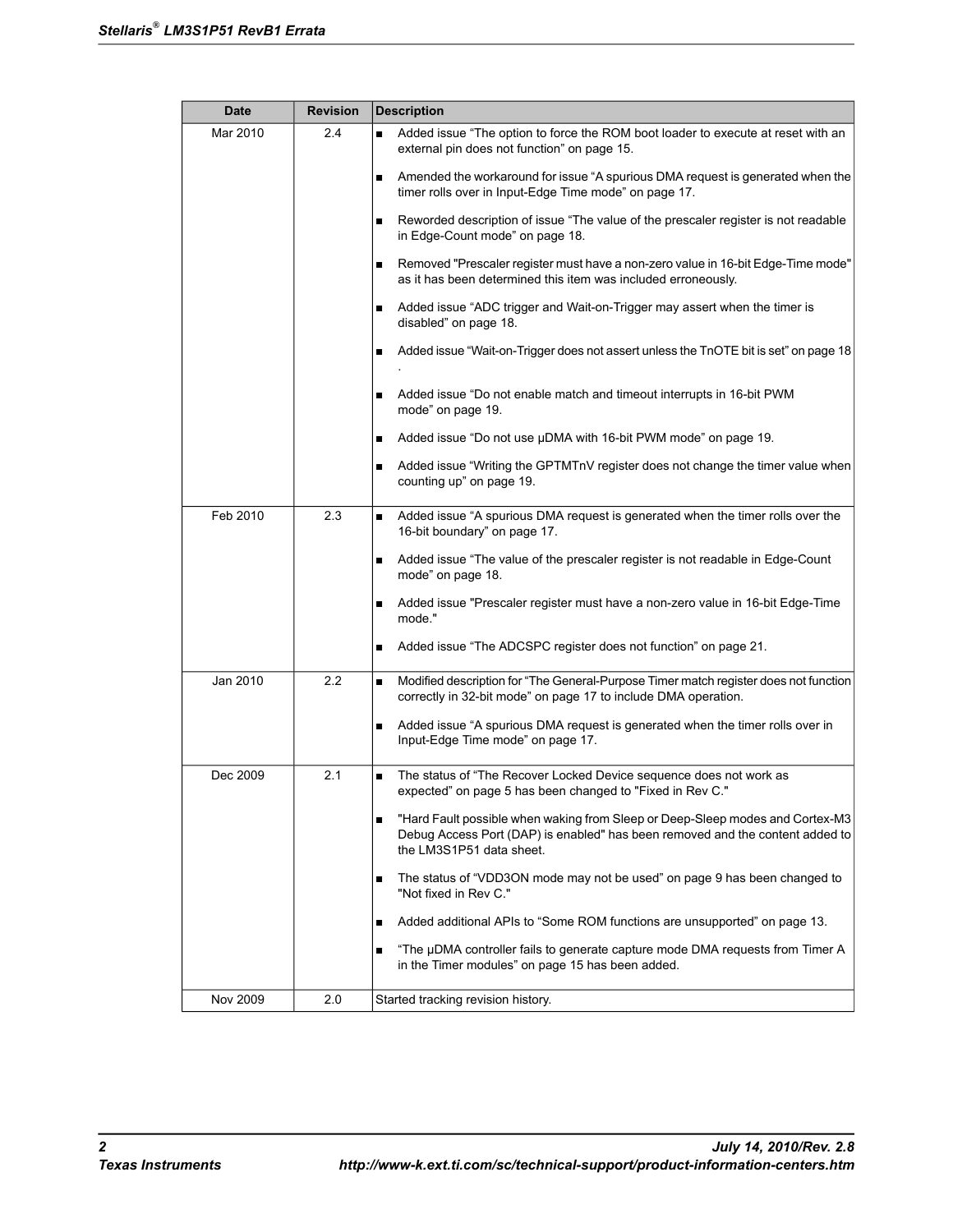| <b>Erratum</b><br><b>Number</b> | Erratum Title                                                                                             | <b>Revision(s) Affected</b> |
|---------------------------------|-----------------------------------------------------------------------------------------------------------|-----------------------------|
| 1.1                             | JTAG INTEST instruction does not work                                                                     | <b>B1</b>                   |
| 1.2                             | The Recover Locked Device sequence does not work as expected                                              | <b>B1</b>                   |
| 2.1                             | Sleep and Deep-Sleep mode not usable at higher speeds when ISRs reside in Flash<br>memory                 | <b>B1</b>                   |
| 2.2                             | Device Capabilities registers may not accurately reflect available signals                                | <b>B1</b>                   |
| 2.3                             | The PIOSC is not trimmed by the factory                                                                   | <b>B1</b>                   |
| 3.1                             | Hibernation module may have higher current draw than specified in data sheet under<br>certain conditions  | <b>B1</b>                   |
| 3.2                             | Hibernate POR may not reset the Hibernation module until $V_{DD}$ is applied                              | <b>B1</b>                   |
| 3.3                             | Power consumption increases if $V_{DD}$ is not restored after wake from hibernation                       | B1                          |
| 3.4                             | ESD protection on the $V_{BAT}$ pin does not meet specifications                                          | <b>B1</b>                   |
| 3.5                             | VDD3ON mode may not be used                                                                               | B1, C1, C3                  |
| 3.6                             | Hibernate module power consumption higher than expected in event wakeup configuration                     | B1                          |
| 3.7                             | The Real-Time Clock gains or loses time going in and out of hibernation when using a<br>crystal           | <b>B1</b>                   |
| 3.8                             | Wake-up time from Hibernation may exceed specifications                                                   | B1, C1                      |
| 3.9                             | Low-battery detect circuit is powered down during hibernate                                               | <b>B1</b>                   |
| 3.10                            | Writes to Hibernation module registers sometimes fail                                                     | B1, C1, C3                  |
| 3.11                            | Hibernation Module 4.194304-MHz oscillator supports a limited range of crystal load<br>capacitance values | B1, C1, C3                  |
| 4.1                             | Cumulative page erases may introduce bit errors in Flash memory                                           | <b>B1</b>                   |
| 4.2                             | Flash Write Buffer does not function above 50 MHz                                                         | <b>B1</b>                   |
| 5.1                             | Some ROM functions are unsupported                                                                        | <b>B1</b>                   |
| 5.2                             | ROM mapping check for the Boot loader does not function properly                                          | <b>B1</b>                   |
| 5.3                             | ROM_I2CMasterErr function is incorrect                                                                    | B1                          |
| 5.4                             | ROM_SSIConfigSetExpClk function is incorrect                                                              | <b>B1</b>                   |
| 5.5                             | The option to force the ROM boot loader to execute at reset with an external pin does<br>not function     | B1, C1                      |
| 6.1                             | The µDMA controller fails to generate capture mode DMA requests from Timer A in the<br>Timer modules      | B1, C1, C3                  |
| 7.1                             | Port B [1:0] pins require external pull-up resistors                                                      | <b>B1</b>                   |
| 7.2                             | Schmitt input feature does not function correctly                                                         | B1, C1                      |
| 8.1                             | The General-Purpose Timer match register does not function correctly in 32-bit mode                       | B1, C1, C3                  |
| 8.2                             | A spurious DMA request is generated when the timer rolls over in Input-Edge Time mode                     | B1, C1, C3                  |
| 8.3                             | A spurious DMA request is generated when the timer rolls over the 16-bit boundary                         | B1, C1, C3                  |
| 8.4                             | The value of the prescaler register is not readable in Edge-Count mode                                    | B1, C1, C3                  |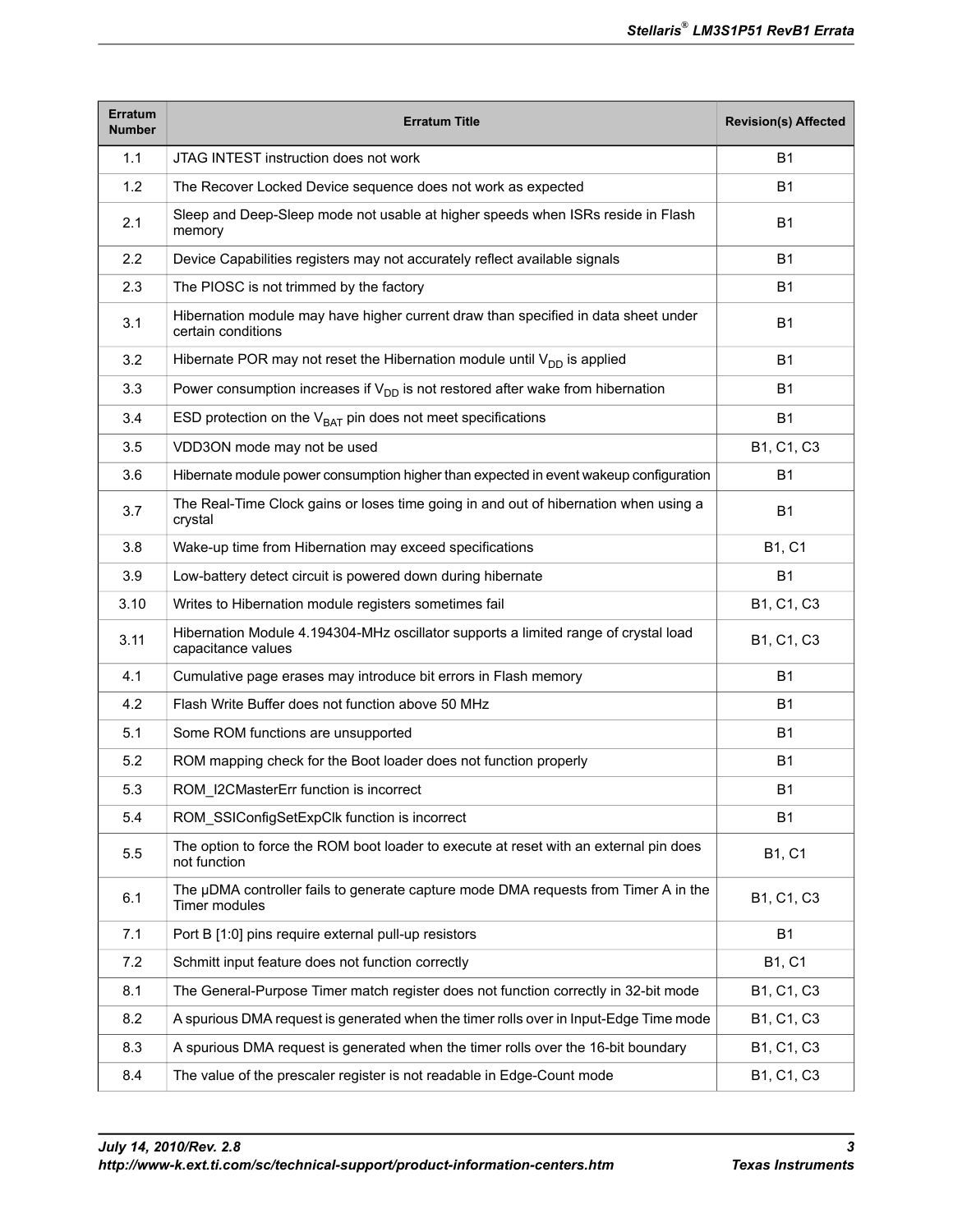| <b>Erratum</b><br><b>Number</b> | <b>Erratum Title</b>                                                                    | <b>Revision(s) Affected</b> |
|---------------------------------|-----------------------------------------------------------------------------------------|-----------------------------|
| 8.5                             | ADC trigger and Wait-on-Trigger may assert when the timer is disabled                   | B1, C1, C3                  |
| 8.6                             | Wait-on-Trigger does not assert unless the TnOTE bit is set                             | B1, C1, C3                  |
| 8.7                             | Do not enable match and timeout interrupts in 16-bit PWM mode                           | B1, C1, C3                  |
| 8.8                             | Do not use µDMA with 16-bit PWM mode                                                    | B1, C1, C3                  |
| 8.9                             | Writing the GPTMTnV register does not change the timer value when counting up           | B1, C1, C3                  |
| 8.10                            | The prescaler does not work correctly when counting up in periodic or one-shot mode     | B1, C1, C3                  |
| 8.11                            | Snapshot must be enabled in both Timer A and B when in 32-bit snapshot mode             | B1, C1, C3                  |
| 9.1                             | Writes to Watchdog Timer 1 module WDTLOAD register sometimes fail                       | B1, C1, C3                  |
| 10.1                            | ADC hardware averaging produces erroneous results in differential mode                  | B1, C1, C3                  |
| 10.2                            | The ADCSPC register does not function                                                   | <b>B1</b>                   |
| 11.1                            | UART Smart Card (ISO 7816) mode does not function                                       | <b>B1</b>                   |
| 11.2                            | When in IrDA mode, the UnRx signal requires configuration even if not used              | <b>B1</b>                   |
| 11.3                            | Phantom interrupts occur in Smart Card mode                                             | <b>B1, C1</b>               |
| 11.4                            | The RTRIS bit in the UARTRIS register is only set when the interrupt is enabled         | B1, C1, C3                  |
| 12.1                            | An interrupt is not generated when using µDMA with the SSI module if the EOT bit is set | <b>B1</b>                   |
| 13.1                            | Some bits in the I2SMCLKCFG register do not function                                    | <b>B1</b>                   |
| 13.2                            | I <sup>2</sup> S SCLK signal is inverted in certain modes                               | <b>B1</b>                   |
| 14.1                            | PWM generation is incorrect with extreme duty cycles                                    | <b>B1</b>                   |
| 14.2                            | Sync of PWM does not trigger "zero" action                                              | <b>B1</b>                   |
| 14.3                            | PWM "zero" action occurs when the PWM module is disabled                                | <b>B1</b>                   |
| 14.4                            | PWM Enable Update register bits do not function                                         | <b>B1</b>                   |
| 15.1                            | Momentarily exceeding $V_{\text{IN}}$ ratings on any pin can cause latch-up             | <b>B1</b>                   |
| 15.2                            | Power-on event may disrupt operation                                                    | <b>B1</b>                   |

# <span id="page-3-0"></span>**1 JTAG**

# **1.1 JTAG INTEST instruction does not work**

## **Description:**

The JTAG INTEST (Boundary Scan) instruction does not properly capture data.

### **Workaround:**

None.

### **Silicon Revision Affected:**

B1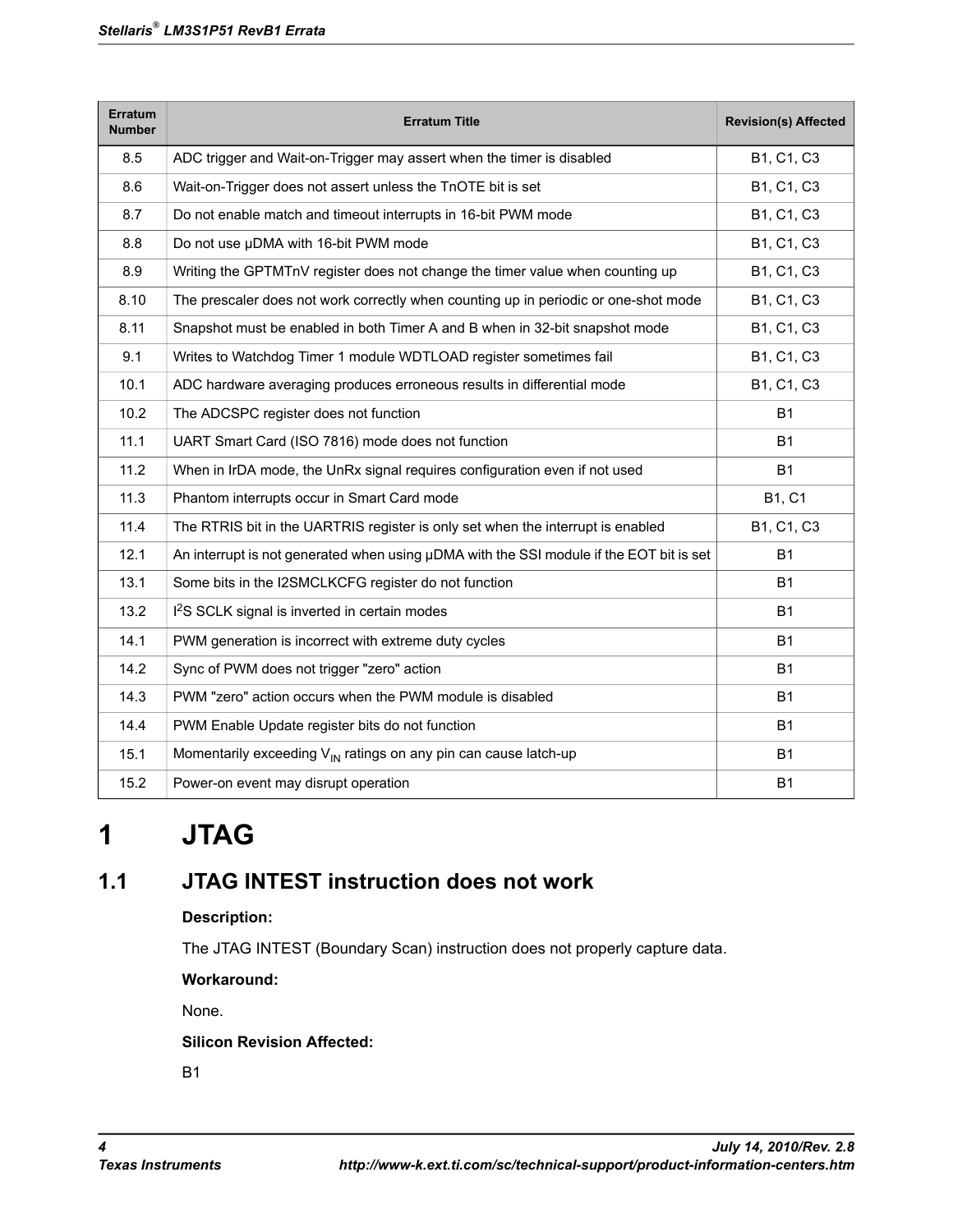**Fixed:**

Fixed in Rev C1.

# <span id="page-4-0"></span>**1.2 The Recover Locked Device sequence does not work as expected**

#### **Description:**

If software configures any of the JTAG/SWD pins as GPIO or loses the ability to communicate with the debugger, there is a debug sequence that can be used to recover the microcontroller, called the Recover Locked Device sequence. After reconfiguring the JTAG/SWD pins, using the Recover Locked Device sequence does not recover the device.

#### **Workaround:**

To get the device unlocked, follow these steps:

- **1.** Power cycle the board and run the debug port unlock procedure in LM Flash Programmer. DO NOT power cycle when LM Flash Programmer tells you to.
- **2.** Go to the Flash Utilities tab in LM Flash Programmer and do a mass erase operation (check "Entire Flash" and then click the Erase button). This erase appears to have failed, but that is ok.
- **3.** Power cycle the board.
- **4.** Go to the Flash Utilities tab in LM Flash Programmer and do another mass erase operation (check "Entire Flash" and then click the Erase button).

### **Silicon Revision Affected:**

B1

**Fixed:**

Fixed in Rev C1.

# <span id="page-4-1"></span>**2 System Control**

# **2.1 Sleep and Deep-Sleep mode not usable at higher speeds when ISRs reside in Flash memory**

### **Description:**

Sleep and Deep-Sleep modes cannot be used when running the processor at 66 or 80 MHz when the Interrupt Service Routines (ISRs) and vector table reside in Flash memory. If Sleep or Deep-Sleep mode is used at those speeds, an invalid PC is sometimes returned for the interrupt vector address when exiting sleep mode.

### **Workaround:**

There are two possible workarounds for this issue:

- **1.** Store the ISRs and vector table in the on-chip SRAM when running the processor at 66 or 80 MHz.
- **2.** Run the processor at 50 MHz.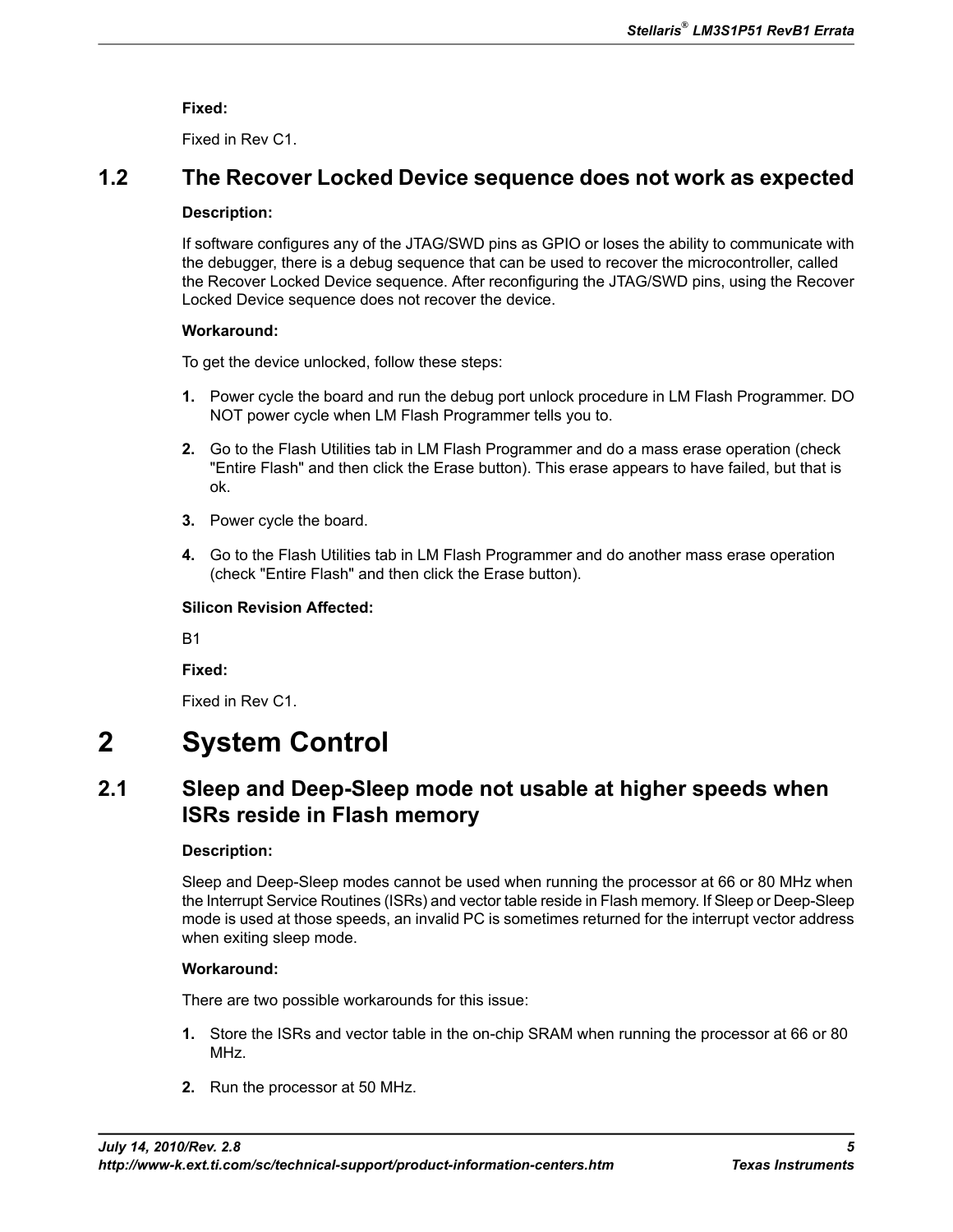B1

**Fixed:**

Fixed in Rev C1.

# <span id="page-5-0"></span>**2.2 Device Capabilities registers may not accurately reflect available signals**

#### **Description:**

Some of the Device Capabilities register bits reflect the presence of specific pins on the microcontroller. These bits do not always properly reflect the available signals. Bits affected include **DC3** [31:0], **DC4** [15:14], **DC5** [27:24] and [7:0], and **DC8** [31:0]. Do not rely on the value of these bits in system design.

#### **Workaround:**

None.

#### **Silicon Revision Affected:**

B1

**Fixed:**

Fixed in Rev C1.

# <span id="page-5-1"></span>**2.3 The PIOSC is not trimmed by the factory**

#### **Description:**

The PIOSC is not trimmed by the factory prior to shipment. This errata item affects any product with date codes prior to 0946.

### **Workaround:**

For parts that have a Hibernation module, the PIOSC can be user calibrated. The PIOSC cannot be calibrated on parts without a Hibernation module.

### **Silicon Revision Affected:**

B1

**Fixed:**

Fixed for devices with date codes beginning 0946.

# <span id="page-5-2"></span>**3 Hibernation Module**

# **3.1 Hibernation module may have higher current draw than specified in data sheet under certain conditions**

### **Description:**

If a battery voltage is applied to the VBAT power pin prior to power being applied to the VDD power pins of the device, the current draw from the VBAT pin is greater than expected. The current may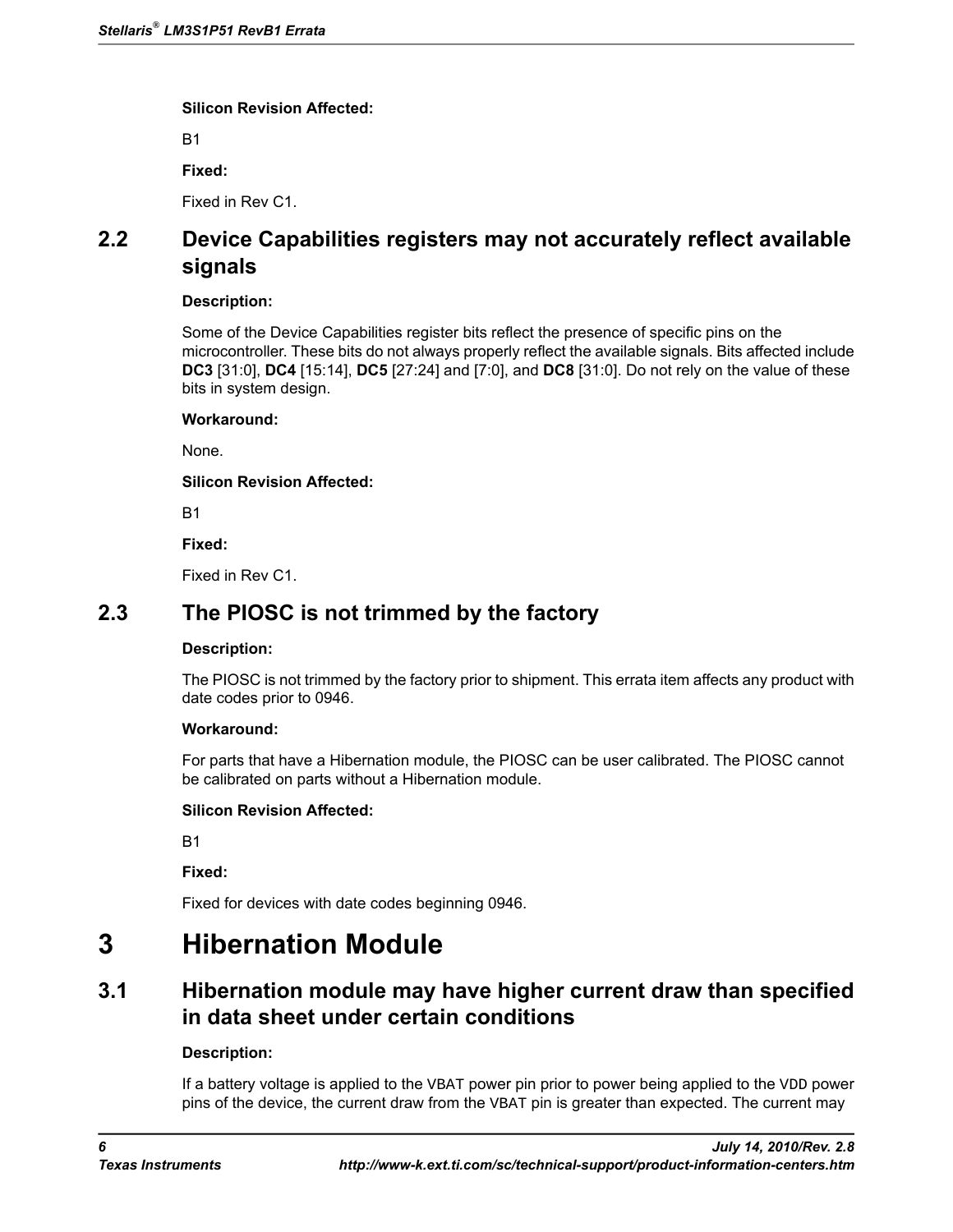be as high as 1.6 mA instead of the data sheet specified 17 µA. The condition exists until power is applied to the VDD pin. Once the VDD pin has been powered, the VBAT current draw functions as expected. The VDD pin can then be powered up and down as required and the VBAT pin current specification is maintained.

#### **Workaround:**

The VBAT pin higher-than-specified current draw condition can be avoided if the microcontroller's VDD power pins are powered on prior to the time a battery voltage is initially applied to the VBAT pin.

#### **Silicon Revision Affected:**

B1

### **Fixed:**

Fixed in Rev C1.

# <span id="page-6-0"></span>**3.2** Hibernate POR may not reset the Hibernation module until V<sub>DD</sub> is **applied**

#### **Description:**

If  $V_{DD}$  is not powered when voltage is first applied to  $V_{BAT}$ , the state of the Hibernation module is indeterminate and the  $\overline{HIB}$  signal may be asserted. In this indeterminate state, a lock condition can occur in which the Hibernation module waits for a power-on-reset, but that reset cannot occur until the module deasserts  $\overline{HIB}$ . This issue is related to the errata ["Hibernation module may have higher](#page-5-2) [current draw than specified in data sheet under certain conditions" on page 6](#page-5-2).

#### **Workaround:**

The workaround implementation depends on the system-level power supply configuration. For systems that use a battery as the primary power source, an external voltage supervisor (TPS383J25DBV or similar) circuit can be added to force the  $V_{DD}$  power supply to start when the battery voltage is first applied (see [Figure 1](#page-7-1)). The voltage supervisor requires only 220 nA and generates a 200-ms positive pulse to turn on the  $V_{DD}$  regulator and activate the microcontoller's internal POR circuit.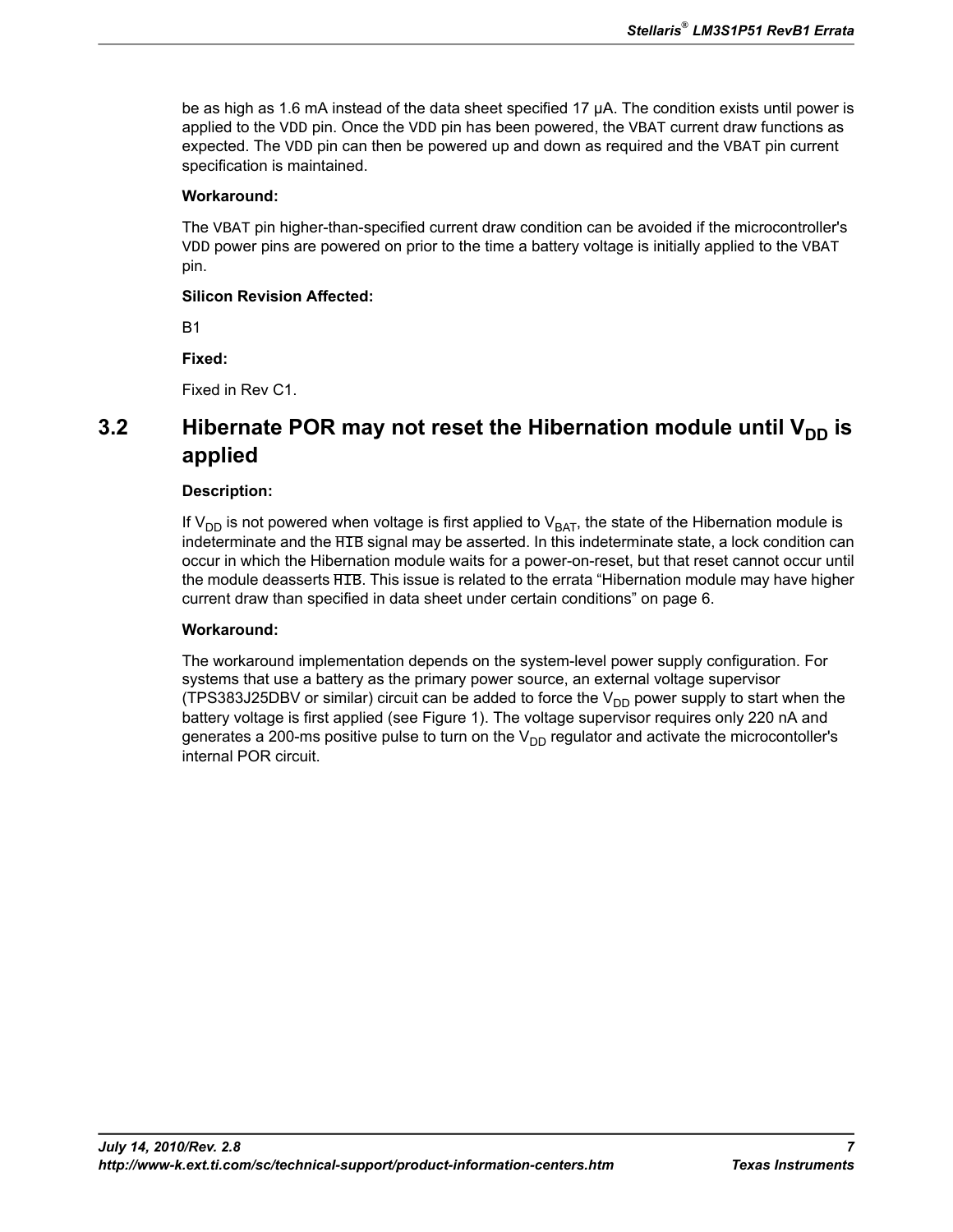

<span id="page-7-1"></span>**Figure 1. Workaround Circuit to Ensure Initial Power Up**

**Silicon Revision Affected:**

B1

**Fixed:**

Fixed in Rev C1.

# <span id="page-7-0"></span>**3.3** Power consumption increases if V<sub>DD</sub> is not restored after wake **from hibernation**

#### **Description:**

If a wake event occurs and  $V_{DD}$  does not rise to specified levels, then the wake event is held off until  $V_{DD}$  is within specified levels. If a large delay occurs between the wake event and  $V_{DD}$  reaching specified levels, the V<sub>BAT</sub> current increases substantially to a typical value of 255 µA until V<sub>DD</sub> reaches the specified levels, at which point the microcontroller comes out of hibernation and power consumption returns to expected levels.

#### **Workaround:**

Ensure that  $V_{DD}$  reaches specified levels within 250 μs after the wake event occurs.

#### **Silicon Revision Affected:**

B1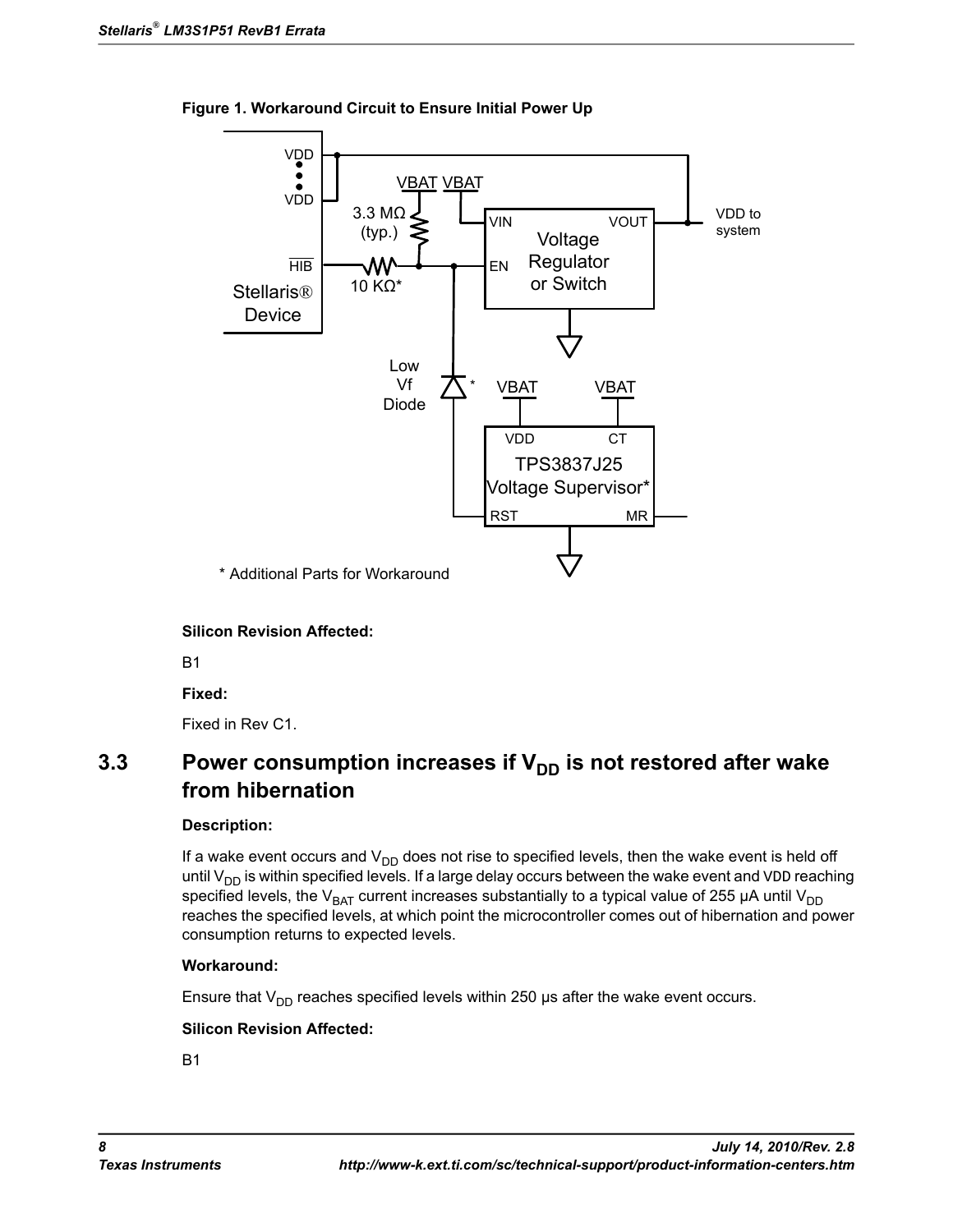**Fixed:**

Fixed in Rev C1.

# <span id="page-8-1"></span>**3.4 ESD protection on the VBAT pin does not meet specifications**

#### **Description:**

The ESD protection on the  $V_{BAT}$  pin fails when tested at 2 kV.

#### **Workaround:**

Extra precaution should be taken to protect the part from ESD events. Some applications may require system-level ESD protection on this pin.

#### **Silicon Revision Affected:**

B1

**Fixed:**

Fixed in Rev C1.

# <span id="page-8-0"></span>**3.5 VDD3ON mode may not be used**

#### **Description:**

The VDD3ON mode may not be used.

#### **Workaround:**

None. Do not use the VDD3ON mode to enter hibernation.

### **Silicon Revision Affected:**

B1, C1, C3

**Fixed:**

Not yet fixed.

# <span id="page-8-2"></span>**3.6 Hibernate module power consumption higher than expected in event wakeup configuration**

### **Description:**

With the Hibernation module configured for an external event wakeup, the current consumption of the device is higher than expected. The Hibernation module clock does not shut down properly during the hibernate asynchronous external wake mode resulting in extra current consumption. Some devices properly shut down the clock the first time entering this mode and others do not. When waking from a hibernate event, the Hibernation module clock is always enabled. In subsequent hibernate cycles, the oscillator is not shut down properly and remains active. Hibernate module current consumption averages 21µA with the clock disabled. The current consumption averages 31µA with the Hibernation module clock enabled.

### **Workaround:**

When the Hibernation module clock is not required during hibernation, software can disable it by clearing the CLK32EN bit in the **Hibernation Control (HIBCTL)** register before going into hibernation mode.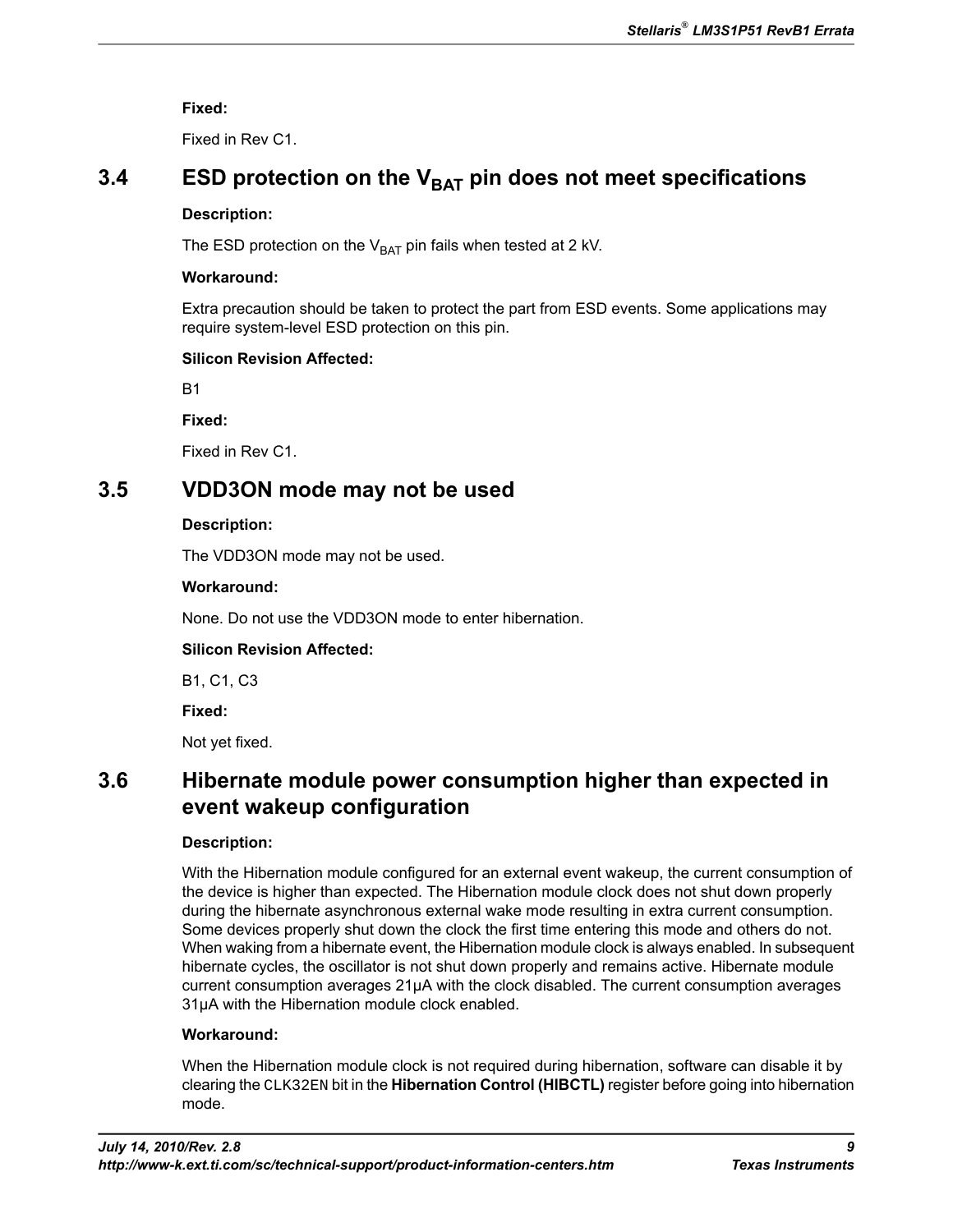B1

**Fixed:**

Fixed in Rev C1.

# <span id="page-9-1"></span>**3.7 The Real-Time Clock gains or loses time going in and out of hibernation when using a crystal**

#### **Description:**

When using a 4.194304-MHz crystal, the Real-Time clock in the Hibernation module gains or loses a small amount of time (on the order of one second over a 24-hour period when cycling hibernate mode 4 times a minute) when going in and out of hibernation.

#### **Workaround:**

Use an external 32.768-kHz oscillator as the source for the Hibernation module clock.

#### **Silicon Revision Affected:**

B1

**Fixed:**

Fixed in Rev C1.

## <span id="page-9-0"></span>**3.8 Wake-up time from Hibernation may exceed specifications**

#### **Description:**

The Hibernation module is specified to resume operation after the  $\overline{WAKE}$  signal is asserted within 124 µs, however operation may not resume for 30 ms in some cases. (The "Hibernation Module AC Characteristics" table in the DS indicates 10 ms.)

#### **Workaround:**

None.

**Silicon Revision Affected:**

<span id="page-9-2"></span>B1, C1

**Fixed:**

Fixed in Rev C3.

# **3.9 Low-battery detect circuit is powered down during hibernate**

### **Description:**

The low-battery detect feature on the  $V_{BAT}$  input is only valid when  $V_{DD}$  power is present. As a result:

- **■** Because the battery is not electrically loaded when  $V_{DD}$  is present, the low-battery detect circuit may not reflect the actual battery status.
- In Hibernate mode, a low-battery condition may prevent wake until the battery is completely depleted.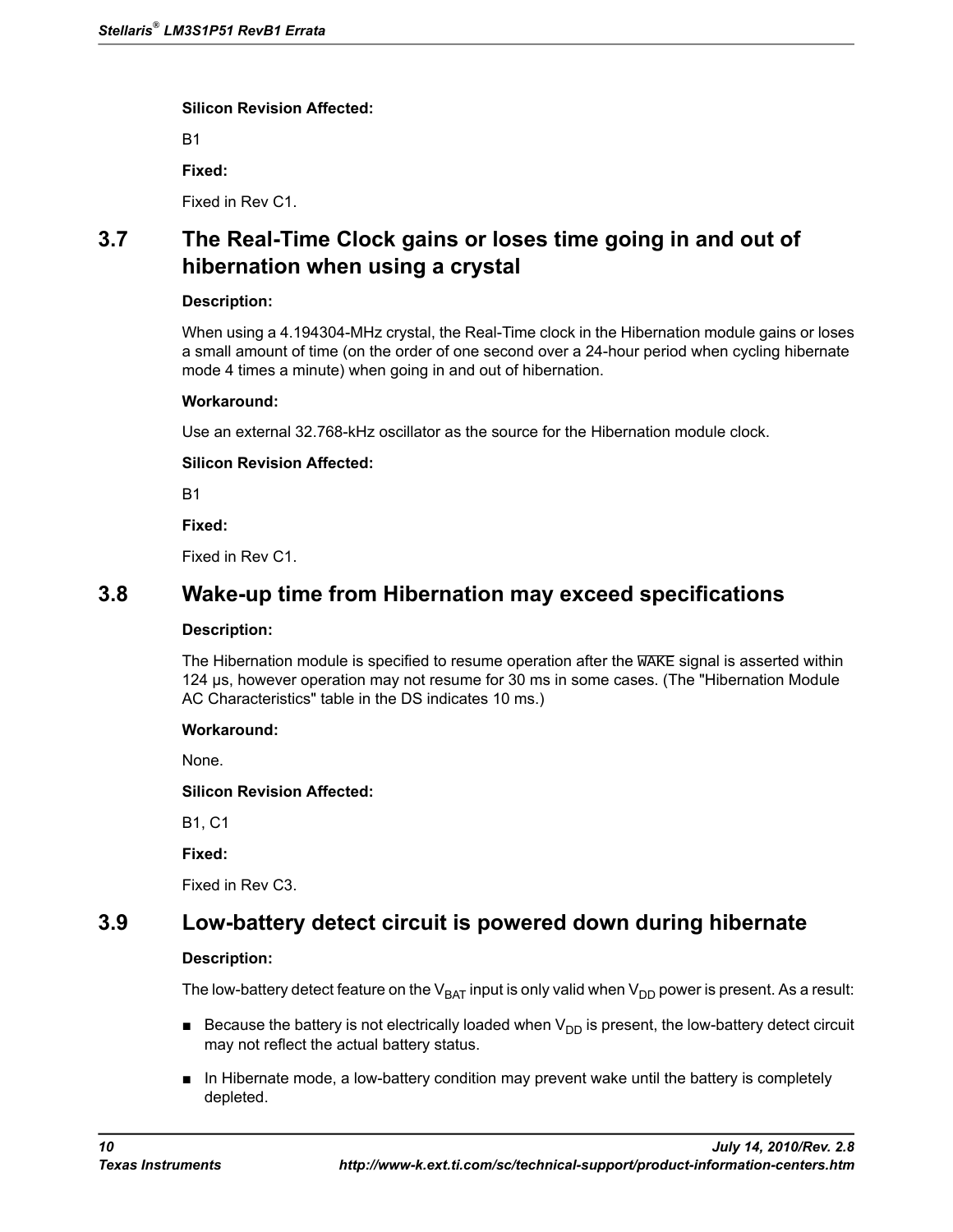#### **Workaround:**

None.

**Silicon Revision Affected:**

B1

**Fixed:**

Fixed in Rev C1.

# <span id="page-10-0"></span>**3.10 Writes to Hibernation module registers sometimes fail**

### **Description:**

Due to a synchronization issue with the independent clock domain of the Hibernation module, writes may sometimes fail, even though the WRC bit in the **HIBCTL** register is set after the write occurs.

### **Workaround:**

After performing a write to any Hibernation module register or non-volatile memory, read the contents back and verify that they are correct. If they are incorrect, perform the write operation again.

### **Silicon Revision Affected:**

B1, C1, C3

**Fixed:**

Not yet fixed.

# <span id="page-10-1"></span>**3.11 Hibernation Module 4.194304-MHz oscillator supports a limited range of crystal load capacitance values**

### **Description:**

For some 4.194304-MHz crystals, the manufacturer-recommended crystal value may be outside of the capabilities of the hibernate module oscillator. If the crystal manufacturer's recommended load capacitance is used, the hibernate oscillator may fail to start.

For a parallel-resonant oscillator circuit, the total load capacitance  $\mathsf{C}_\mathsf{L}$  (as specified by the manufacturer) is calculated as follows:

$$
C_L = (C_1 * C_2) / (C_1 + C_2) + C_S
$$

Due to the workaround,  ${\sf C}_1$  and  ${\sf C}_2$  are limited to 20 pF. Using 3 pF for stray capacitance ( ${\sf C}_{{\rm S}}$ ), the formula above shows that a crystal with  $C_1$  of 13 pF is the highest value supported due to this errata. Refer to the crystal datasheet to determine which crystals have an acceptable load capacitance (Cl) range.

### **Workaround:**

Use load capacitors of 20 pF or less (18 pF is typical). Note that for some crystals, this value may pull the oscillator frequency slightly away from the crystal manufacturer's specified accuracy. Your crystal manufacturer can provide this information.

Alternatively, use an external 32.768-kHz oscillator as the source for the Hibernation module clock.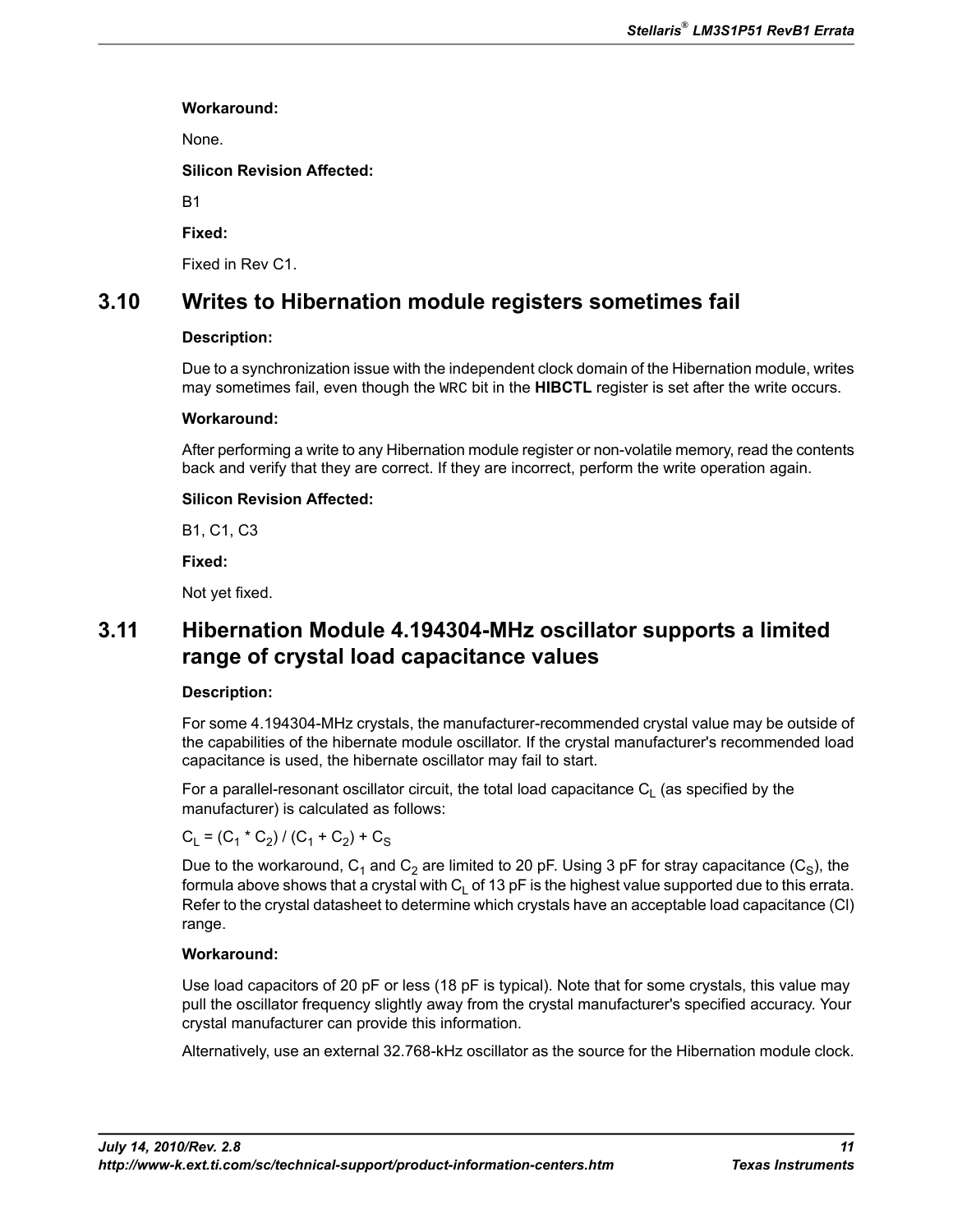B1, C1, C3 **Fixed:**

Not yet fixed.

# <span id="page-11-0"></span>**4 Internal Memory**

# **4.1 Cumulative page erases may introduce bit errors in Flash memory**

### **Description:**

Cumulative page erases anywhere in the Flash memory array may introduce bit errors. The bit error is not confined to the page being erased or the 4-KB block but could be in any page in the Flash memory. A page erase is used to erase a 1-KB page so it can be rewritten. A mass erase erases the entire Flash memory array (all pages). A bit error means that a bit may change from 0 to 1 or 1 to 0.

### **Workaround:**

There are two possible workarounds for this issue:

- **1.** Minimize total page erases to less than 3000 between mass erases for the lifetime of the product. After each mass erase, an additional 3000 page erase operations are allowed before bit errors may be introduced. At the rate of one page erase per week, this issue would not be seen over at least 17 years.
- **2.** Perform CRC checks on all Flash memory after page erases to increase the chances of detecting the issue. The two CRC functions built into ROM can assist in this.

### **Silicon Revision Affected:**

B1

**Fixed:**

Fixed in Rev C1.

# <span id="page-11-1"></span>**4.2 Flash Write Buffer does not function above 50 MHz**

### **Description:**

The Flash Write Buffer does not successfully program the Flash memory at speeds above 50 MHz.

### **Workaround:**

Lower the speed of the system clock to 50 MHz or less while programming the Flash memory.

## **Silicon Revision Affected:**

B1

**Fixed:**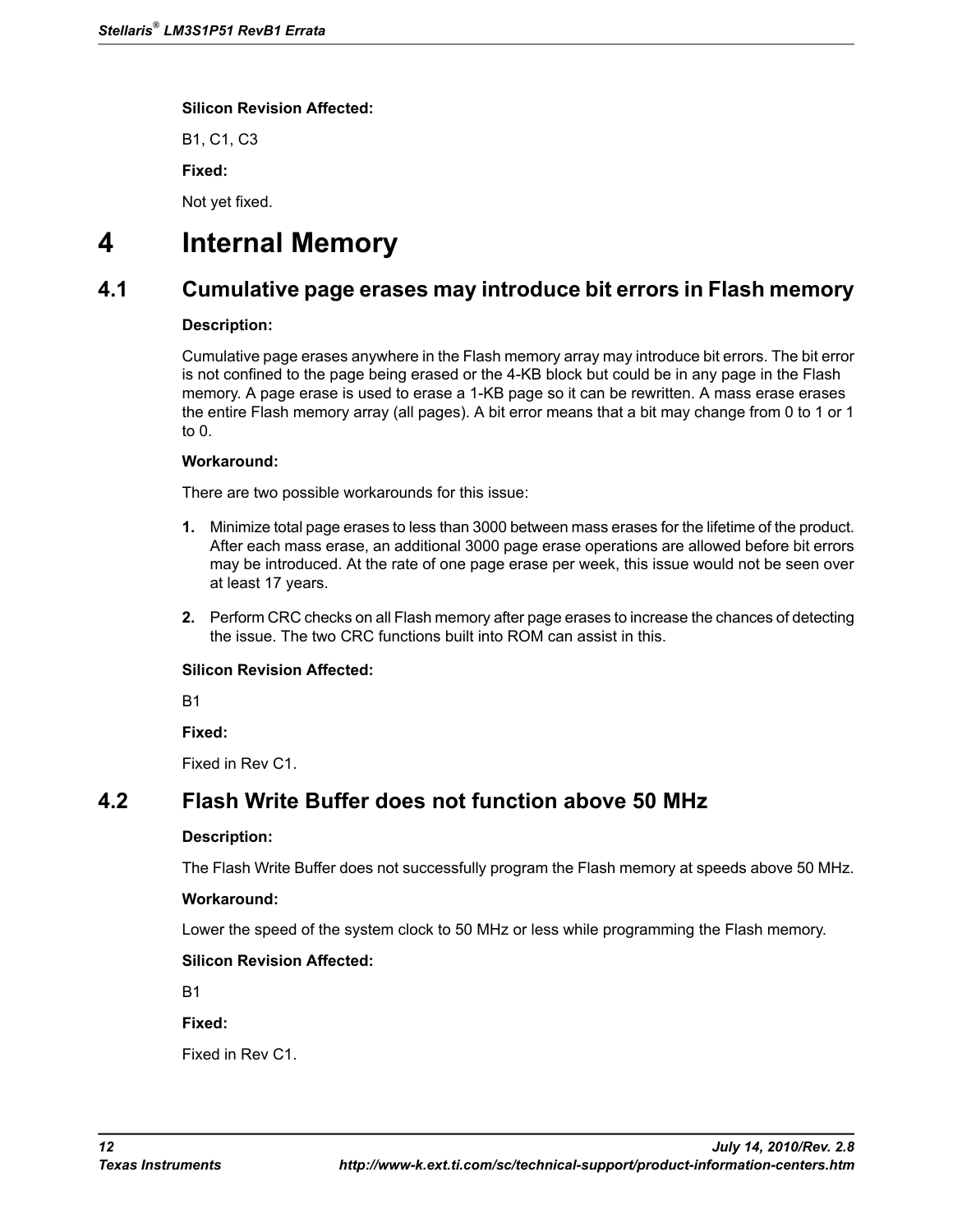# **5 ROM**

# <span id="page-12-0"></span>**5.1 Some ROM functions are unsupported**

### **Description:**

The following functions are unsupported in ROM:

- ADCComparatorConfigure
- ADCComparatorRegionSet
- ADCComparatorReset
- ADCComparatorIntDisable
- ADCComparatorIntEnable
- ADCComparatorIntStatus
- ADCComparatorIntClear
- GPIOPinConfigure
- GPIOPinTypeI2S
- I2CSlaveIntClearEx
- I2CSlaveIntDisableEx
- I2CSlaveIntEnableEx
- I2CSlaveIntStatusEx
- I2SIntClear
- I2SIntDisable
- I2SIntEnable
- I2SIntStatus
- I2SMasterClockSelect
- I2SRxConfigSet
- I2SRxDataGet
- I2SRxDataGetNonBlocking
- I2SRxDisable
- I2SRxEnable
- I2SRxFIFOLevelGet
- I2SRxFIFOLimitGet
- I2SRxFIFOLimitSet
- I2STxConfigSet
- I2STxDataPut
- I2STxDataPutNonBlocking
- I2STxDisable
- I2STxEnable
- I2STxFIFOLevelGet
- I2STxFIFOLimitGet
- I2STxFIFOLimitSet
- I2STxRxConfigSet
- I2STxRxDisable
- I2STxRxEnable
- IntPendSet
- IntPendClear
- SSIBusy
- SysCtlDelay
- SysCtII2SMClkSet
- UARTBusy
- UARTFIFODisable
- **UARTFIFOEnable**
- UARTRxErrorClear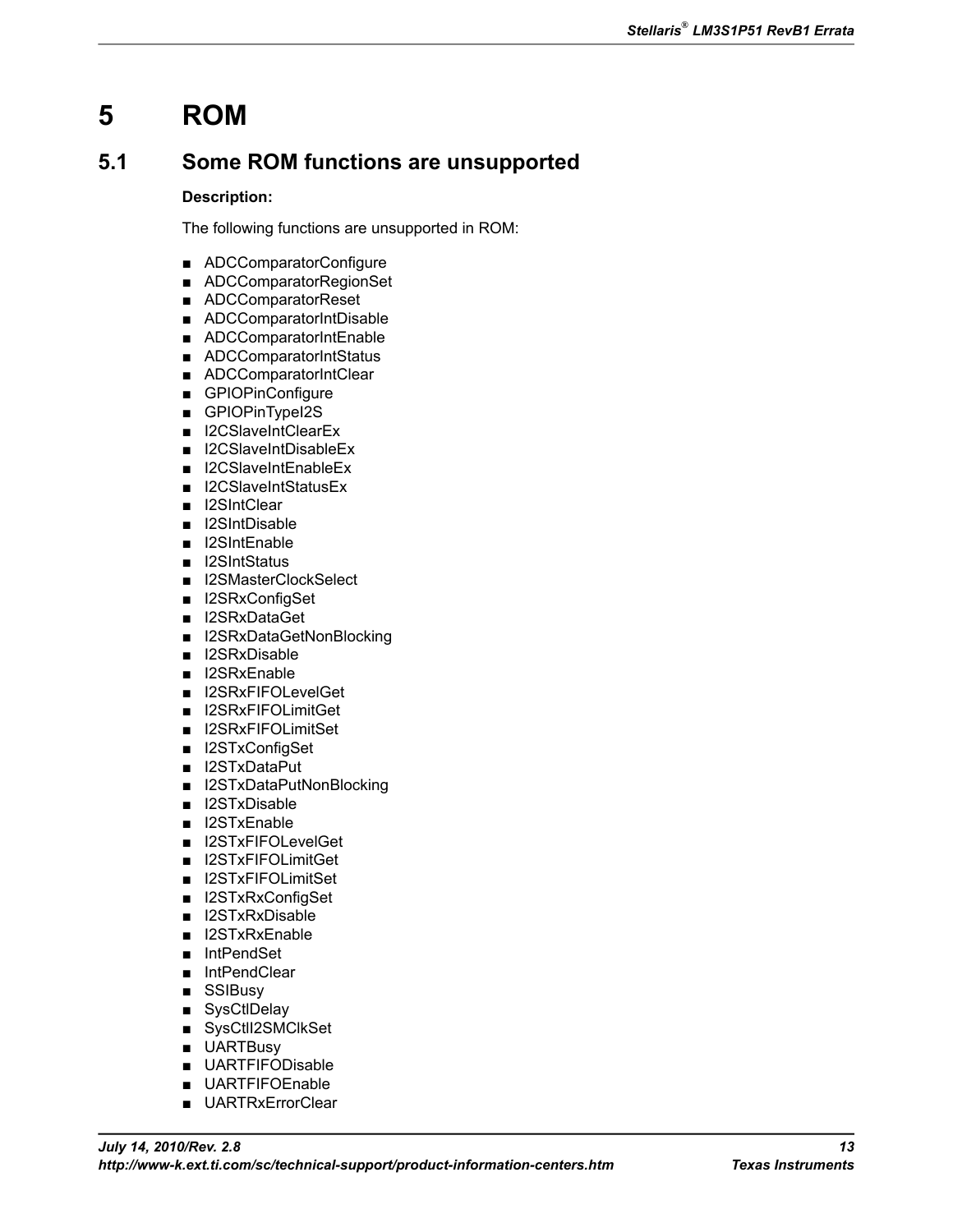- UARTRxErrorGet
- UARTTxIntModeGet
- UARTTxIntModeSet
- uDMAChannelSelectDefault
- uDMAChannelSelectSecondary

#### **Workaround:**

Code for these functions is included in the current version of StellarisWare, which can be downloaded from the website at http://www.ti.com/software\_updates.

#### **Silicon Revision Affected:**

B1

**Fixed:**

Fixed in Rev C1.

## <span id="page-13-0"></span>**5.2 ROM mapping check for the Boot loader does not function properly**

#### **Description:**

Before the processor is released from the reset state, the System Control module is supposed to check offset 0x0000.0004 of Flash memory looking for a reset vector that is not 0xFFFF.FFFF. If an initialized reset vector is found, Flash memory is mapped to address 0x0000.0000, otherwise ROM is mapped to address 0x0000.0000. Currently, the System Control module errantly checks offset 0x0000.0008, which is the NMI vector. So, in situations where a valid reset vector (offset 0x0000.0004) has been programmed, but the NMI vector has not been programmed, the ROM is errantly mapped to zero preventing the application that is stored in Flash memory from being executed out of reset.

#### **Workaround:**

Ensure that the NMI vector is always programmed.

#### **Silicon Revision Affected:**

B1

#### **Fixed:**

ROM boot loader does not function in Rev C1. Address 0x0000.0000 is checked in Rev C3.

## <span id="page-13-1"></span>**5.3 ROM\_I2CMasterErr function is incorrect**

#### **Description:**

The ROM\_I2CMasterErr function currently assumes that bit 2 of the **I2CMCS** register is set in all error conditions and, if this bit is clear, assumes no error has occurred. Unfortunately, this bit only indicates an ACK error so the function returns I2C\_MASTER\_ERR\_NONE if the controller loses arbitration. I2C\_MASTER\_ERR\_ARB\_LOST is expected in this case.

#### **Workaround:**

Use the StellarisWare I2CMasterErr function in Flash memory.

#### **Silicon Revision Affected:**

B1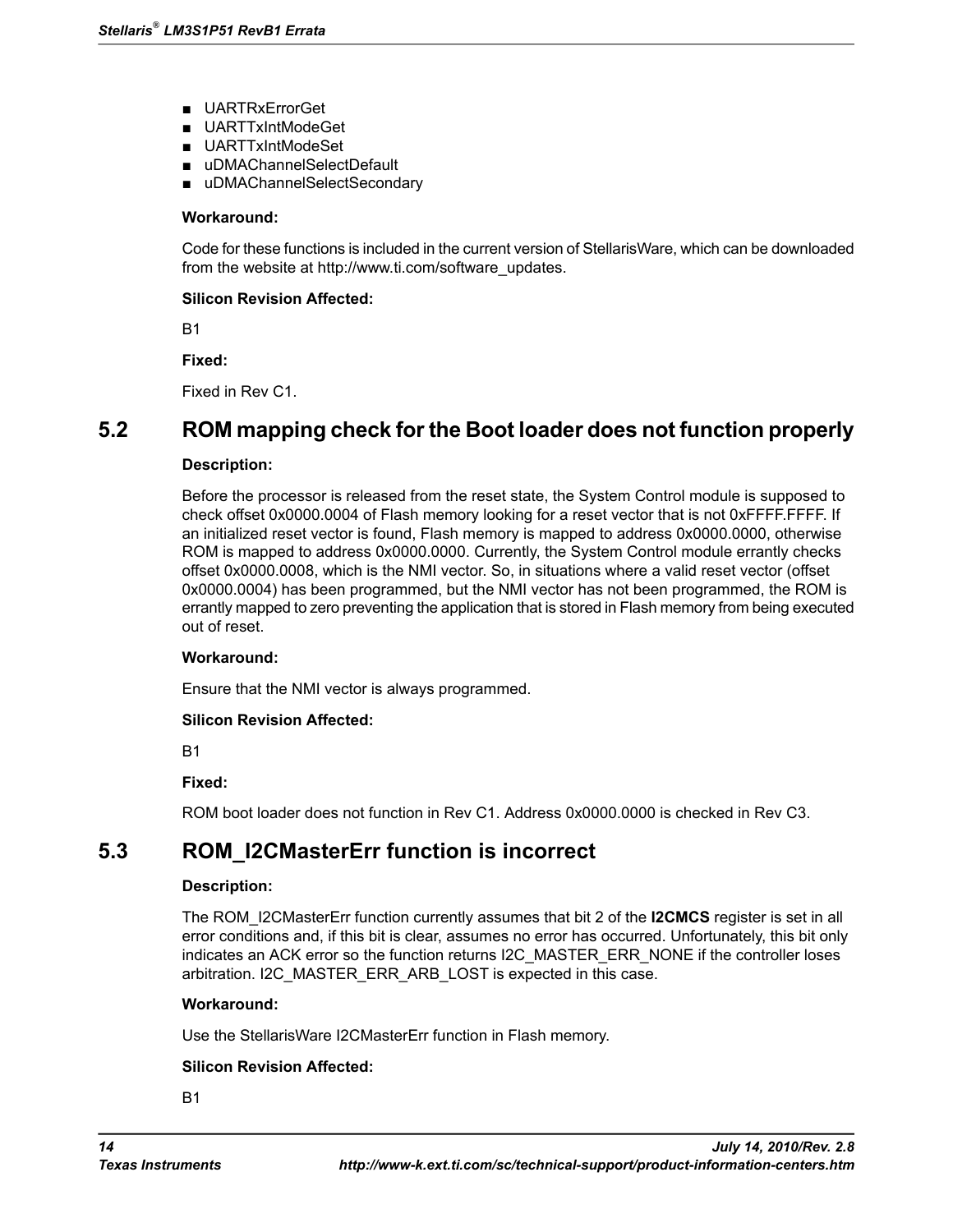**Fixed:**

Fixed in Rev C1.

# <span id="page-14-2"></span>**5.4 ROM\_SSIConfigSetExpClk function is incorrect**

#### **Description:**

If a non-Motorola format was specified in a call to the ROM\_SSIConfigSetExpClk function, two lower bits of a clock divisor register could be corrupted. This corruption results in a small error in the actual clock rate.

#### **Workaround:**

Use the StellarisWare SSIConfigSetExpClk function in Flash memory.

### **Silicon Revision Affected:**

B1

**Fixed:**

Fixed in Rev C1.

# <span id="page-14-0"></span>**5.5 The option to force the ROM boot loader to execute at reset with an external pin does not function**

#### **Description:**

The option to force the ROM boot loader to execute at reset with an external pin does not function. Changing the PORT and PIN fields of the **Boot Configuration (BOOTCFG)** register has no effect.

### **Workaround:**

The ROM boot loader still executes if address 0x0000.0004 contains 0xFFFF.FFFF, indicating that the Flash memory has not been programmed.

### **Silicon Revision Affected:**

B1, C1

**Fixed:**

Fixed in Rev C3.

# <span id="page-14-1"></span>**6 µDMA**

# **6.1 The µDMA controller fails to generate capture mode DMA requests from Timer A in the Timer modules**

### **Description:**

The µDMA controller fails to generate DMA requests from Timer A in the General-Purpose Timer modules when in the Event Count and Event Time modes.

#### **Workaround:**

Use Timer B.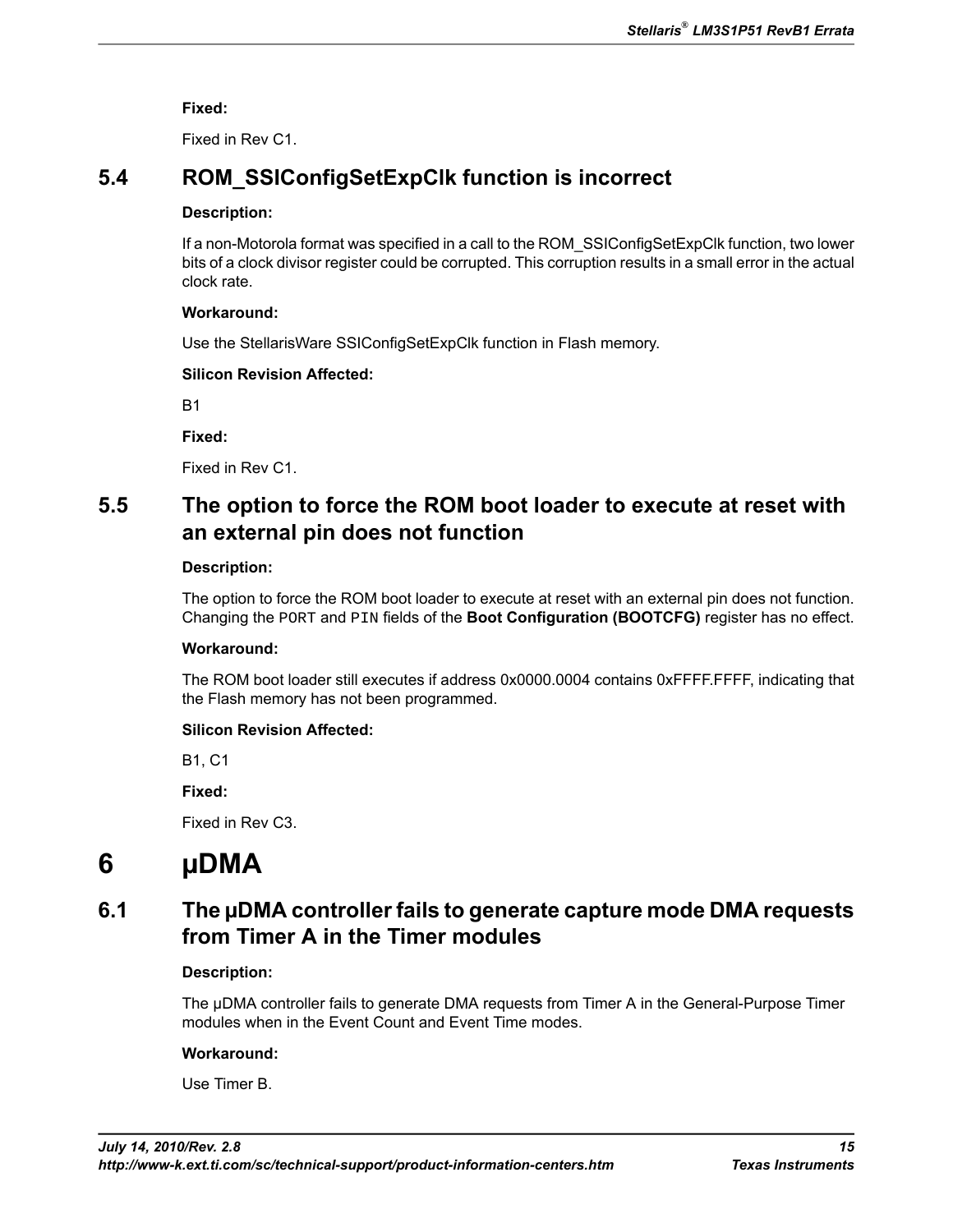B1, C1, C3 **Fixed:**

Not yet fixed.

# <span id="page-15-1"></span>**7 GPIO**

# **7.1 Port B [1:0] pins require external pull-up resistors**

### **Description:**

The internal pull-up resistors are not effective for the Port B0 and B1 pins.

#### **Workaround:**

External pull-up resistors must be used on these two pins when they are used as GPIOs.

### **Silicon Revision Affected:**

B1

**Fixed:**

Fixed in Rev C1.

# <span id="page-15-0"></span>**7.2 Schmitt input feature does not function correctly**

#### **Description:**

The Schmitt input on digital inputs may generate spurious transitions when connected to low slew-rate signal sources. If the input signal has a slew rate of less than  $1 \vee / \mu s$ , a negative edge can generate several additional transitions into the microcontroller even though the input signal is still within the hysteresis band. Positive edges are not affected.

The additional transitions can cause anomalous operation in any peripherals or GPIOs that use digital inputs. Most at risk are peripherals that use pull-up resistors ( ${}^{12}C$ , GPIOs) or that typically involve slower signals (sensor inputs). This behavior can affect the noise immunity of digital inputs. As a result, arbitration may be lost during communication when the  $I<sup>2</sup>C$  module is the master.

#### **Workaround:**

Ensure that all signals connected to digital inputs have a slew rate of at least 1V/µs. In some applications, reducing the resistance value of pull-up and pull-down resistors may be necessary. Note that R-C filters, such as low pass, on digital input signals should only be used if the slew-rate is still above 1V/µs, or if additional transitions on the falling edge can be tolerated. Adding an external Schmitt-trigger circuit is a requirement for circuits where slow transitions are unavoidable and system noise levels are high.

### **Silicon Revision Affected:**

B1, C1

**Fixed:**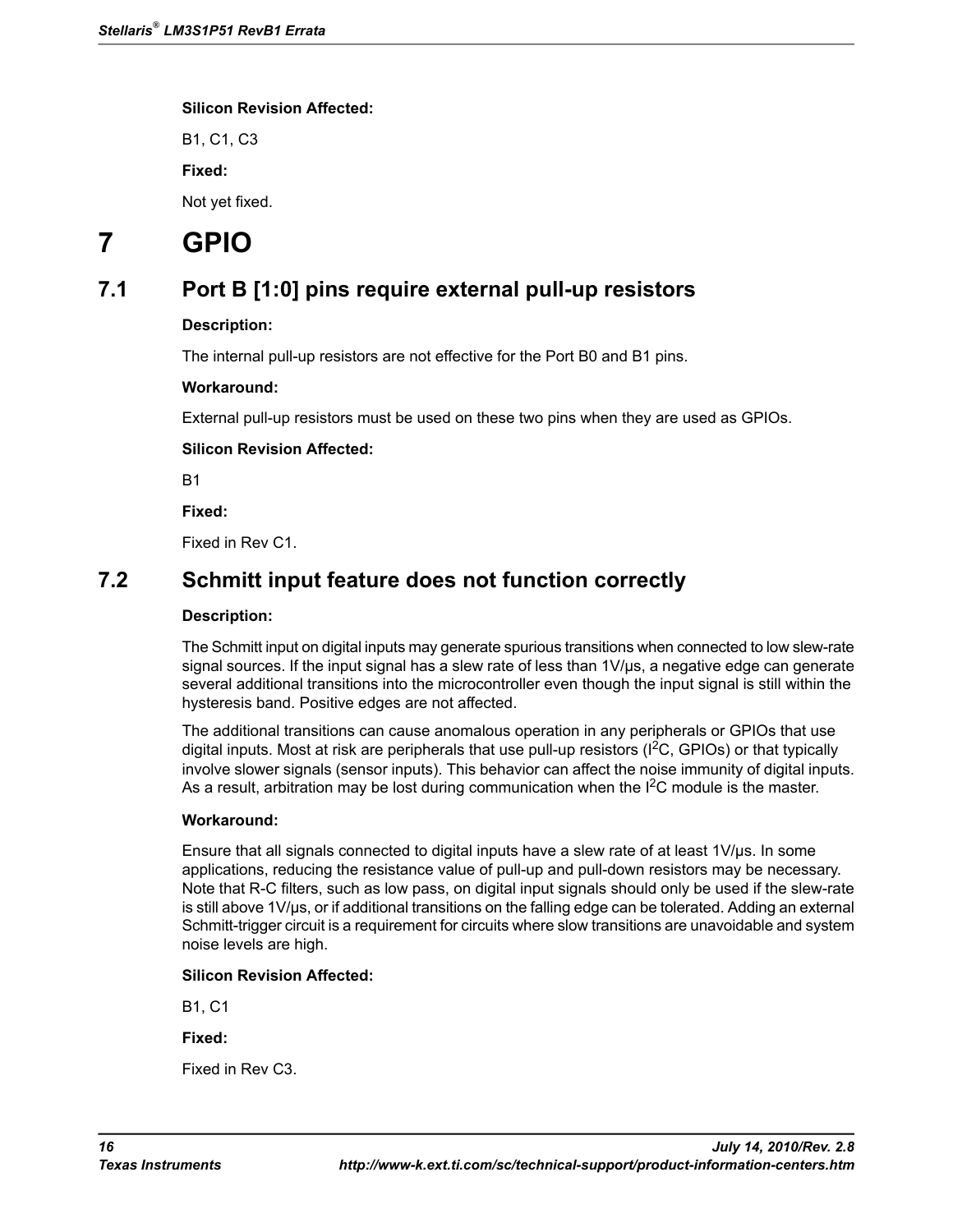# **8 General-Purpose Timer**

# <span id="page-16-2"></span>**8.1 The General-Purpose Timer match register does not function correctly in 32-bit mode**

### **Description:**

The **GPTM Timer A Match (GPTMTAMATCHR)** register triggers a match interrupt and a DMA request, if enabled, when the lower 16 bits match, regardless of the value of the upper 16 bits.

#### **Workaround:**

None.

#### **Silicon Revision Affected:**

B1, C1, C3

**Fixed:**

Not yet fixed.

# <span id="page-16-0"></span>**8.2 A spurious DMA request is generated when the timer rolls over in Input-Edge Time mode**

#### **Description:**

When the timer is in Input-Edge Time mode and rolls over after the terminal count, a spurious DMA request is generated.

### **Workaround:**

Either ignore the spurious interrupt, or capture the edge time into a buffer via DMA, then the spurious interrupt can be detected by noting that the captured value is the same as the previous capture value.

### **Silicon Revision Affected:**

B1, C1, C3

**Fixed:**

Not yet fixed.

# <span id="page-16-1"></span>**8.3 A spurious DMA request is generated when the timer rolls over the 16-bit boundary**

### **Description:**

When the timer is in 32-bit periodic or one-shot mode and is enabled to generate periodic DMA requests, a spurious DMA request is generated when the timer rolls past 0x0000FFFF.

### **Workaround:**

Only use DMA with a 16-bit periodic timer.

### **Silicon Revision Affected:**

B1, C1, C3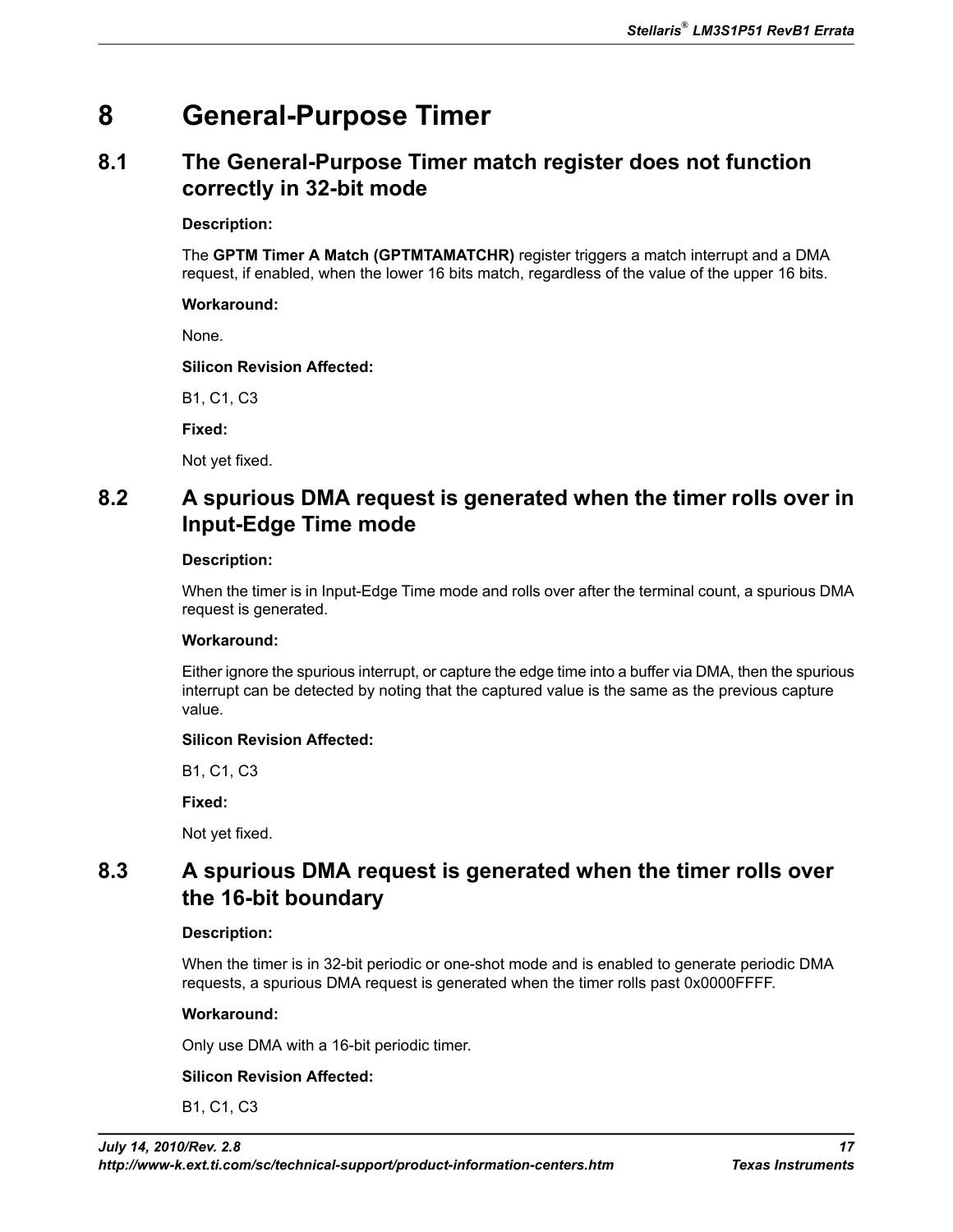**Fixed:**

Not yet fixed.

## <span id="page-17-0"></span>**8.4 The value of the prescaler register is not readable in Edge-Count mode**

#### **Description:**

In Edge-Count mode, the prescaler is used as an 8-bit high order extension to the 16-bit counter. When reading the **GPTM Timer n (GPTMTnR)** register as a 32-bit value, the bits [23:16] always contain the initial value of the **GPTM Timer n Prescale (GPTMTnPR)** register, that is, the "load" value of the 8-bit extension.

#### **Workaround:**

None.

### **Silicon Revision Affected:**

B1, C1, C3

**Fixed:**

Not yet fixed.

# <span id="page-17-1"></span>**8.5 ADC trigger and Wait-on-Trigger may assert when the timer is disabled**

#### **Description:**

If the value in the **GPTM Timer n Match (GPTMTnMATCHR)** register is equal to the value of the timer counter and the TnOTE bit in the **GPTM Control (GPTMCTL)** register is set, enabling the ADC trigger, the trigger fires even when the timer is disabled (the TnEN bit in the **GPTMCTL** register is clear). Similarly, if the value in the **GPTMTnMATCHR** register is equal to the value of the timer counter and the TnWOT bit in the **GPTM Timer n Mode (GPTMTnMR)** register is set, enabling the Wait-on-Trigger mode, the trigger fires even when the timer is disabled.

### **Workaround:**

Enable the timer before setting the TnOTE bit. Also, for the Wait-on-Trigger mode, ensure that the timers are configured in the order in which they will be triggered.

### **Silicon Revision Affected:**

<span id="page-17-2"></span>B1, C1, C3

**Fixed:**

Not yet fixed.

## **8.6 Wait-on-Trigger does not assert unless the TnOTE bit is set**

### **Description:**

Wait-on-Trigger does not assert unless the TnOTE bit is set in the **GPTMCTL** register.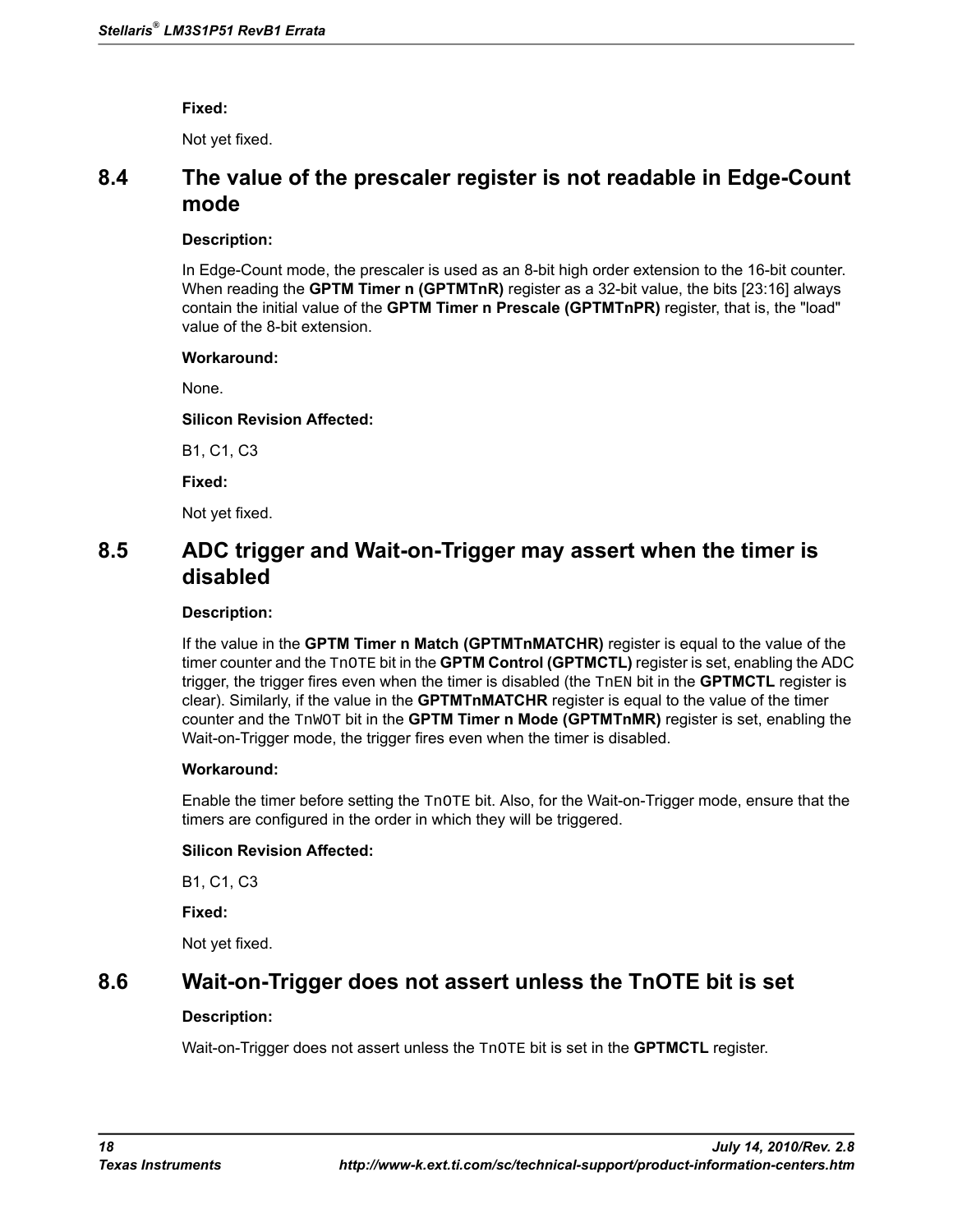#### **Workaround:**

If the TnWOT bit in the **GPTM Timer n Mode (GPTMTnMR)** register is set, enabling the Wait-on-Trigger mode, the TnOTE bit must also be set in the **GPTMCTL** register in order for the Wait-on-Trigger to fire. Note that when the TnOTE bit is set, the ADC trigger is also enabled.

#### **Silicon Revision Affected:**

B1, C1, C3

**Fixed:**

Not yet fixed.

## <span id="page-18-0"></span>**8.7 Do not enable match and timeout interrupts in 16-bit PWM mode**

#### **Description:**

16-bit PWM mode generates match and timeout interrupts in the same manner as periodic mode.

#### **Workaround:**

Ensure that any unwanted interrupts are masked in the **GPTMTnMR** and **GPTMIMR** registers.

#### **Silicon Revision Affected:**

B1, C1, C3

**Fixed:**

Not yet fixed.

## <span id="page-18-1"></span>**8.8 Do not use µDMA with 16-bit PWM mode**

#### **Description:**

16-bit PWM mode generates match and timeout µDMA triggers in the same manner as periodic mode.

#### **Workaround:**

Do not use µDMA to transfer data when the timer is in 16-bit PWM mode.

### **Silicon Revision Affected:**

<span id="page-18-2"></span>B1, C1, C3

**Fixed:**

Not yet fixed.

# **8.9 Writing the GPTMTnV register does not change the timer value when counting up**

### **Description:**

When counting up, writes to the **GPTM Timer n Value (GPTMTnV)** register do not change the timer value.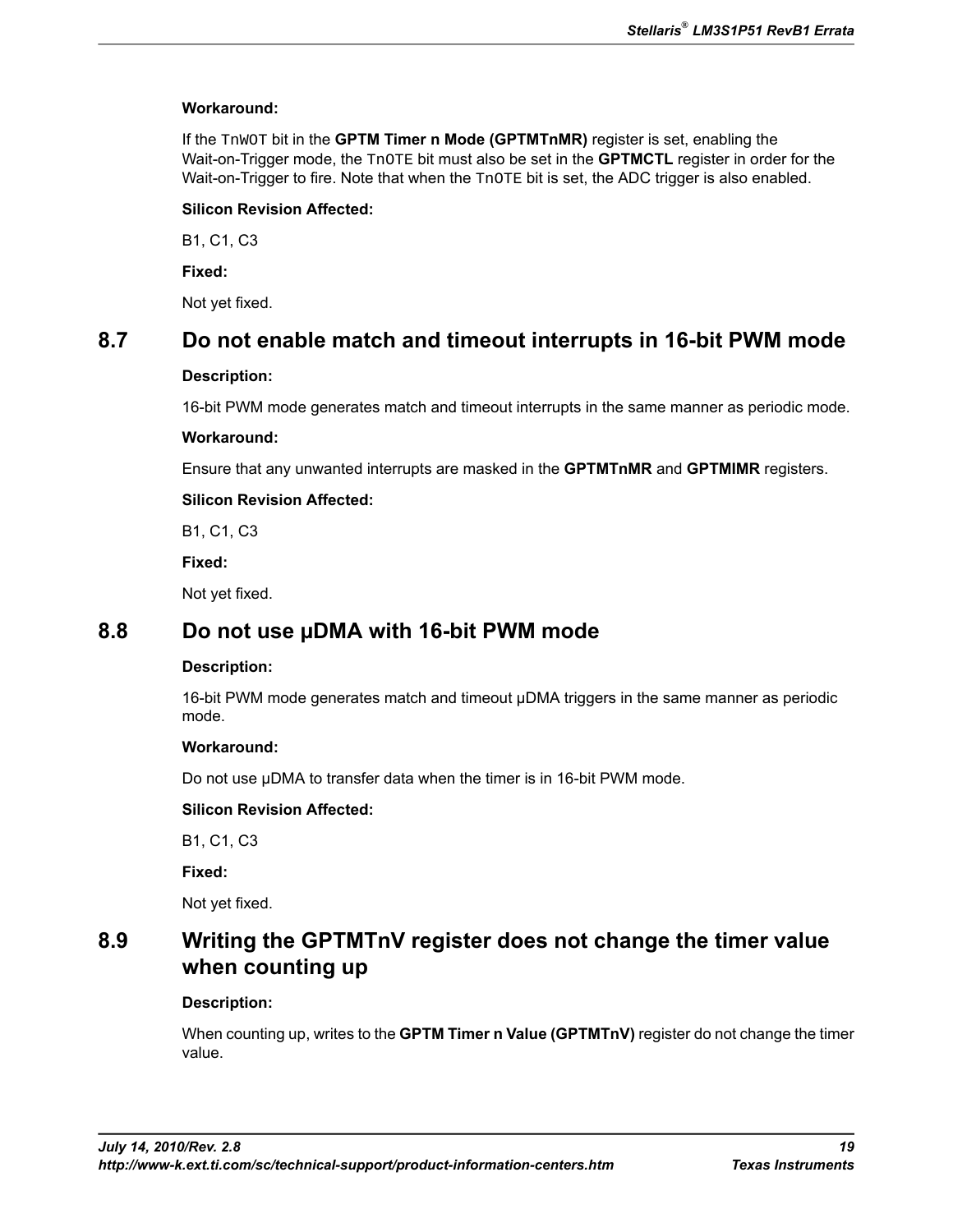**Workaround:**

None.

**Silicon Revision Affected:**

B1, C1, C3

**Fixed:**

Not yet fixed.

# <span id="page-19-0"></span>**8.10 The prescaler does not work correctly when counting up in periodic or one-shot mode**

#### **Description:**

When counting up, the prescaler does not work correctly in 16-bit periodic or snap-shot mode.

#### **Workaround:**

Do not use the prescaler when counting up in 16-bit periodic or snap-shot mode.

#### **Silicon Revision Affected:**

B1, C1, C3

**Fixed:**

Not yet fixed.

# <span id="page-19-1"></span>**8.11 Snapshot must be enabled in both Timer A and B when in 32-bit snapshot mode**

#### **Description:**

When a periodic snapshot occurs in 32-bit periodic mode, only the lower 16-bit are stored into the **GPTM Timer A (GPTMTAR)** register.

#### **Workaround:**

If both the TASNAPS and TBSNAPS bits are set in the **GPTM Timer A Mode (GPTMTAMR)** register, the entire 32-bit snapshot value is stored in the **GPTMTAR** register.

#### **Silicon Revision Affected:**

B1, C1, C3

**Fixed:**

Not yet fixed.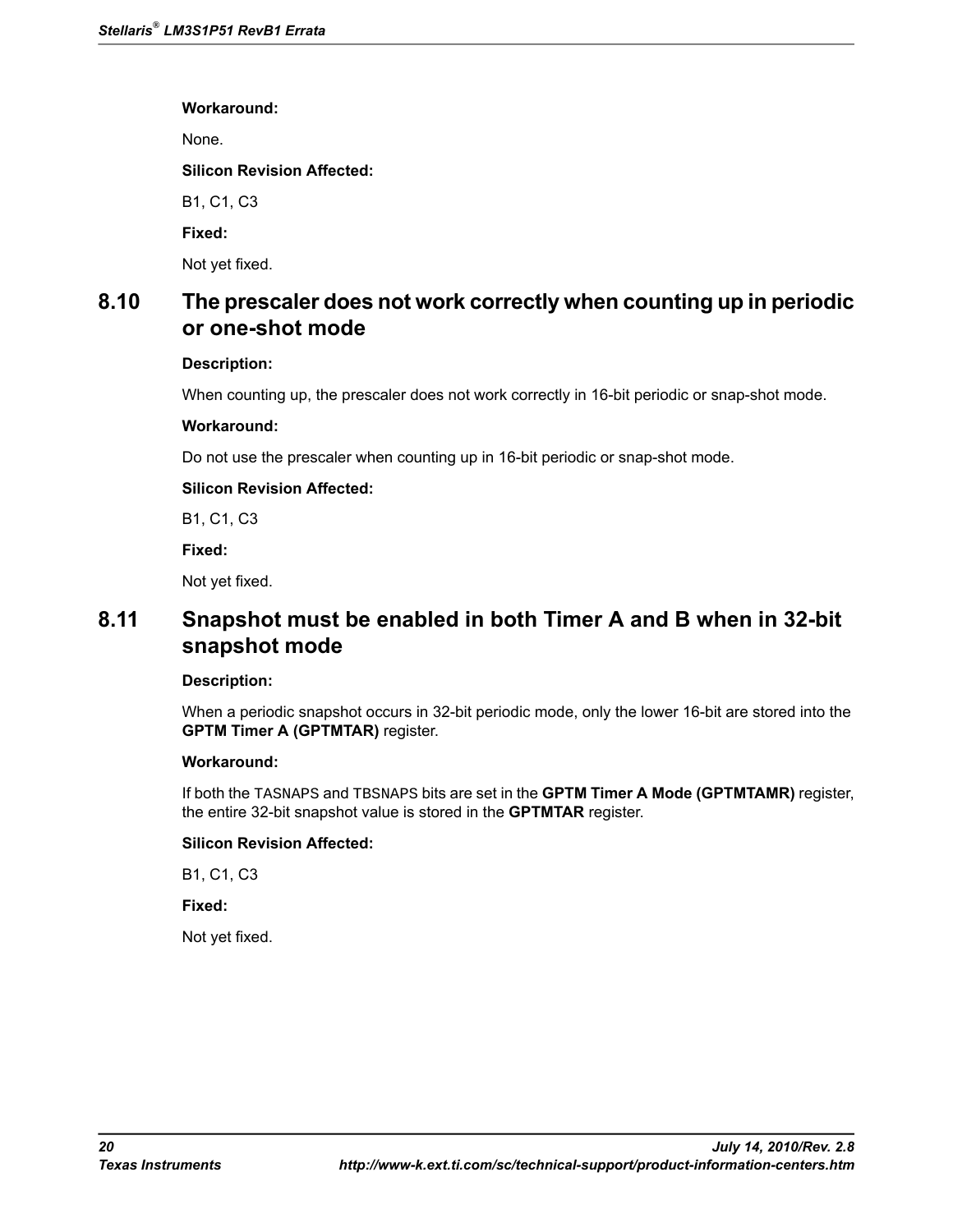# **9 Watchdog Timer 1**

# <span id="page-20-1"></span>**9.1 Writes to Watchdog Timer 1 module WDTLOAD register sometimes fail**

### **Description:**

Due to the independent clock domain of the Watchdog Timer 1 module, writes to the **Watchdog Load (WDTLOAD)** register may sometimes fail, even though the WRC bit in the **WDTCTL1** register is set after the write occurs.

### **Workaround:**

After performing a write to the **WDTLOAD** register, read the contents back and verify that they are correct. If they are incorrect, perform the write operation again.

### **Silicon Revision Affected:**

B1, C1, C3

**Fixed:**

Not yet fixed.

# <span id="page-20-2"></span>**10 ADC**

# **10.1 ADC hardware averaging produces erroneous results in differential mode**

### **Description:**

The implementation of the ADC averaging circuit does not work correctly when the ADC is sampling in differential mode and the difference between the voltages is approximately 0.0V.

### **Workaround:**

Do not use hardware averaging in differential mode. Instead, use the FIFO to store results and average them in software.

### **Silicon Revision Affected:**

<span id="page-20-0"></span>B1, C1, C3

**Fixed:**

Not yet fixed.

# **10.2 The ADCSPC register does not function**

### **Description:**

The **ADC Sample Phase Control (ADCSPC)** register does not function and cannot be used.

**Workaround:**

None.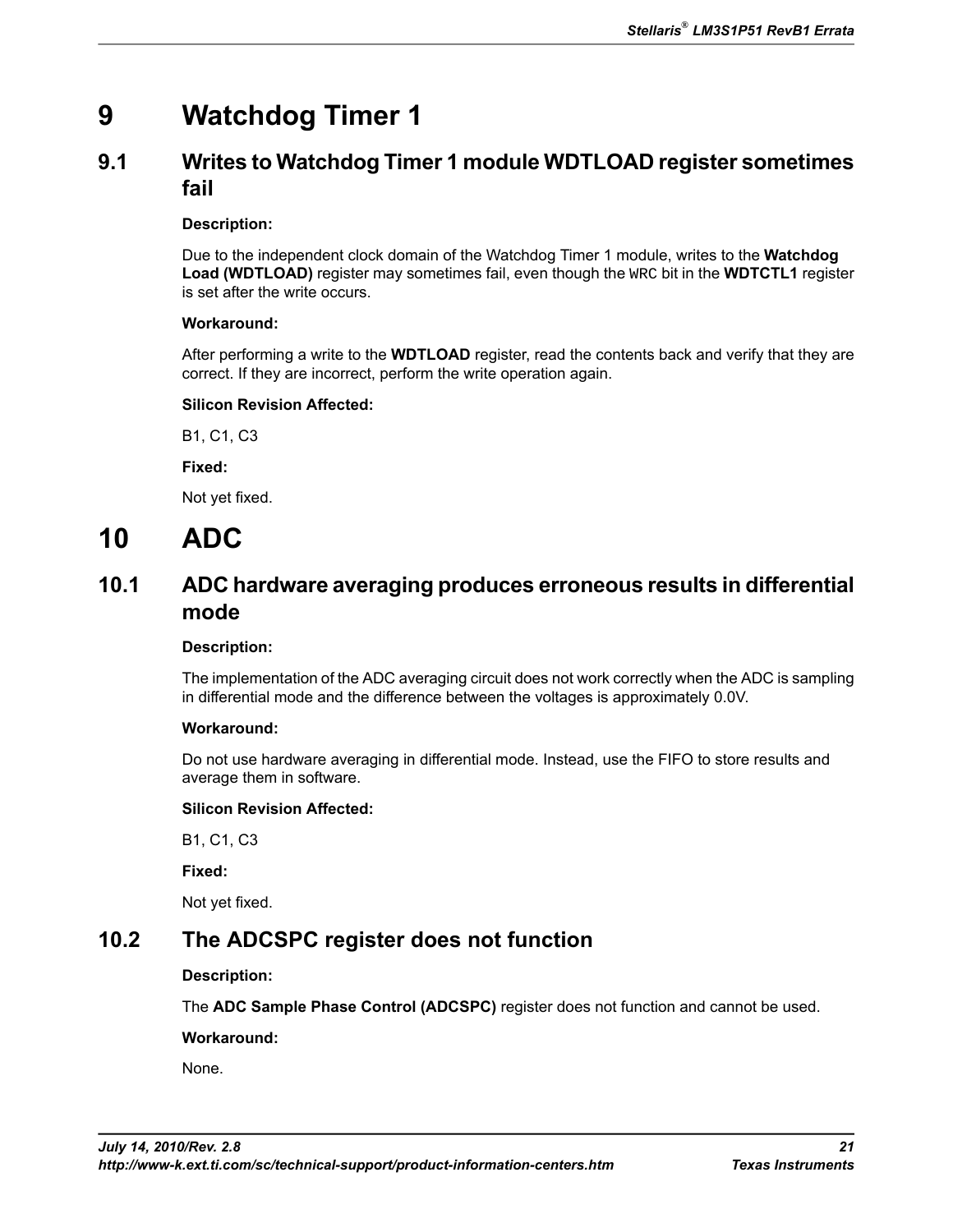B1

**Fixed:**

Fixed in Rev C1.

# <span id="page-21-1"></span>**11 UART**

# **11.1 UART Smart Card (ISO 7816) mode does not function**

### **Description:**

The UnTX signal does not function correctly as the bit clock in Smart Card mode.

**Workaround:**

None.

### **Silicon Revision Affected:**

B1

**Fixed:**

Fixed in Rev C1.

# **11.2 When in IrDA mode, the UnRx signal requires configuration even if not used**

#### **Description:**

When in IrDA mode, the transmitter may not function correctly if the  $\text{UnRx}$  signal is not used.

#### **Workaround:**

When in IrDA mode, if the application does not require the use of the UnRx signal, the GPIO pin that has the  $\text{UnRx}$  signal as an alternate function must be configured as the  $\text{UnRx}$  signal and pulmac High.

### **Silicon Revision Affected:**

<span id="page-21-0"></span>B1

**Fixed:**

Fixed in Rev C1.

# **11.3 Phantom interrupts occur in Smart Card mode**

### **Description:**

In Smart Card mode, after receiving a valid TX interrupt, phantom parity error interrupts occur, even though all **UARTRIS** and **UARTMIS** bits are clear.

#### **Workaround:**

Make sure to always clear the parity error interrupt in the interrupt handler, even when the PERIS and PEMIS bits are clear.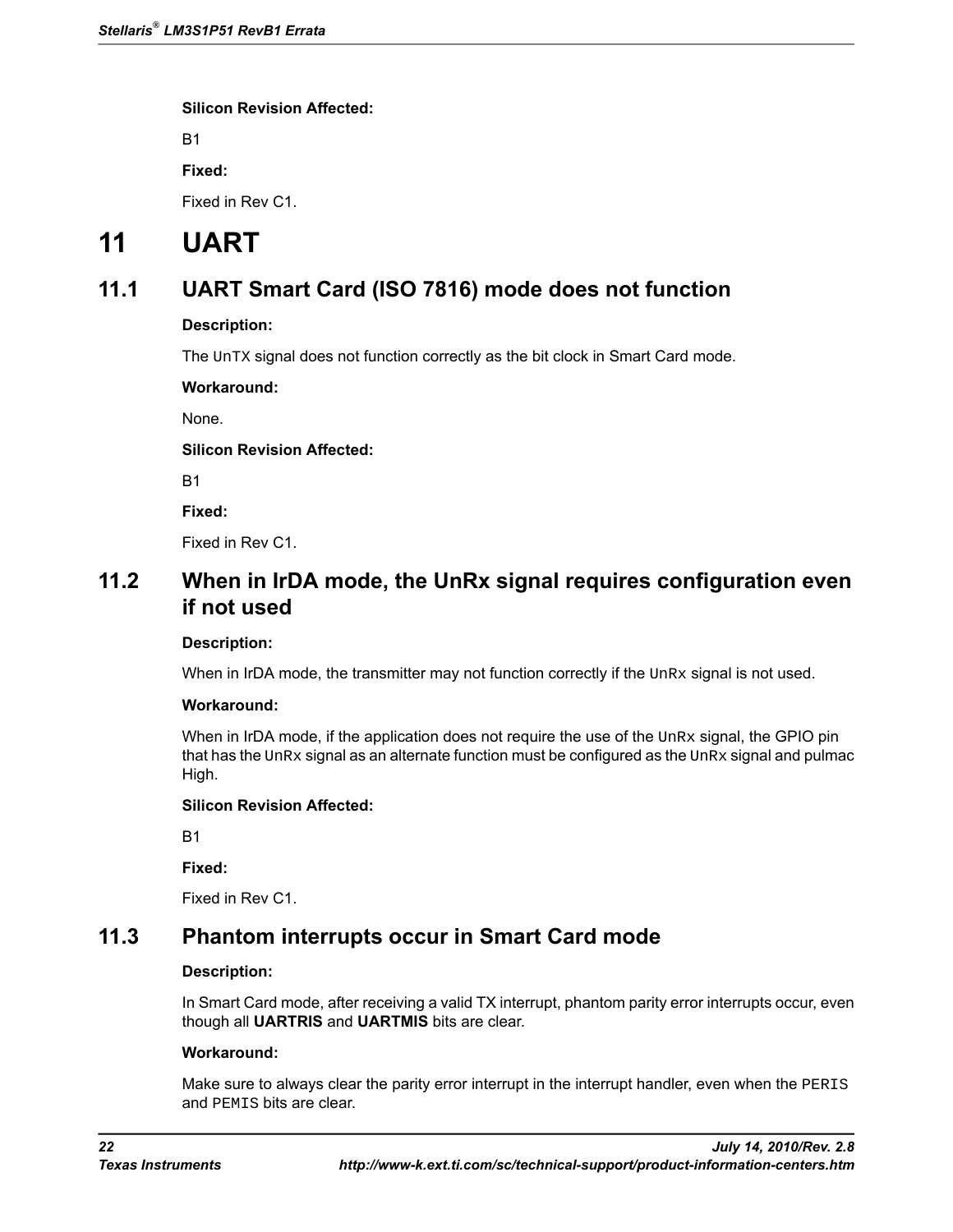B1, C1

**Fixed:**

Fixed in Rev C3.

# <span id="page-22-0"></span>**11.4 The RTRIS bit in the UARTRIS register is only set when the interrupt is enabled**

#### **Description:**

The RTRIS (UART Receive Time-Out Raw Interrupt Status) bit in the **UART Raw Interrupt Status (UARTRIS)** register should be set when a receive time out occurs, regardless of the state of the RTIM enable bit in the **UART Interrupt Mask (UARTIM)** register. However, currently the RTIM bit must be set in order for the RTRIS bit to be set when a receive time out occurs.

#### **Workaround:**

For applications that require polled operation, the RTIM bit can be set while the UART interrupt is disabled in the NVIC using the IntDisable(n) function in the StellarisWare Peripheral Driver Library, where n is 21, 22, or 49 depending on whether UART0, UART1 or UART2 is used. With this configuration, software can poll the RTRIS bit, but the interrupt is not reported to the NVIC.

#### **Silicon Revision Affected:**

B1, C1, C3

**Fixed:**

Not yet fixed.

# <span id="page-22-1"></span>**12 SSI**

# **12.1 An interrupt is not generated when using µDMA with the SSI module if the EOT bit is set**

#### **Description:**

When using the primary µDMA channels with the SSI module, an interrupt is not generated on transmit µDMA completion if the EOT bit (bit 4 of the **SSICR1** register) is enabled.

### **Workaround:**

Use the alternate  $\mu$ DMA channels for the SSI module.

### **Silicon Revision Affected:**

B1

**Fixed:**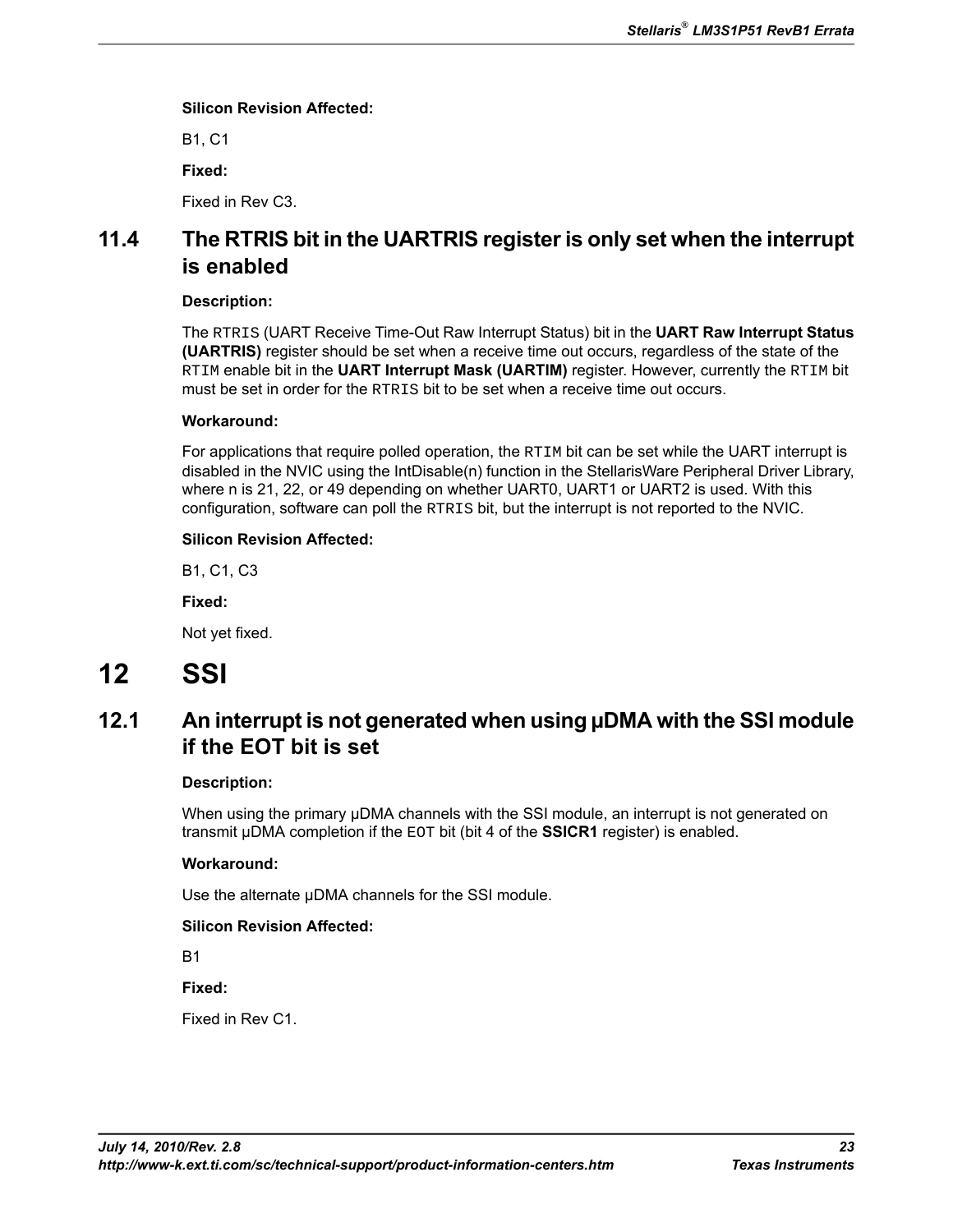# **13 I2S**

# **13.1 Some bits in the I2SMCLKCFG register do not function**

### **Description:**

The top 2 bits of the RXI and TXI bit fields in the **I2SMCLKCFG** register do not function (bits [29:28] of RXI and bits [13:12] of TXI). The RXI and TXI fields contain the 10-bit integer input for the receive and transmit clock generator, respectively. The remaining 8 bits in each field function correctly, so most of the possible integer input choices can be used in system design.

### **Workaround:**

None.

**Silicon Revision Affected:**

B1

**Fixed:**

Fixed in Rev C1.

# <span id="page-23-0"></span>**13.2 I2S SCLK signal is inverted in certain modes**

#### **Description:**

When the I<sup>2</sup>S controller is operating as a receiver in SCLK Master mode, the WS signal is latched on the rising edge of SCLK, not the falling edge. In addition, when the controller is operating as a transmitter in SCLK Slave mode, the data is launched on the rising edge of SCLK, not the falling edge.

### **Workaround:**

For the transmitter, there are two possible workarounds for this issue:

- **1.** Ensure that the I2S0TXSCK signal leads the I2S0TXWS signal by at least 4 ns.
- **2.** Configure as  $1^2$ S mode with DAC in Left-Justified audio format.

For the receiver, ensure that the CODEC is configured as the SCLK master, and the I<sup>2</sup>S receive module is configured as the SCLK slave.

### **Silicon Revision Affected:**

B1

**Fixed:**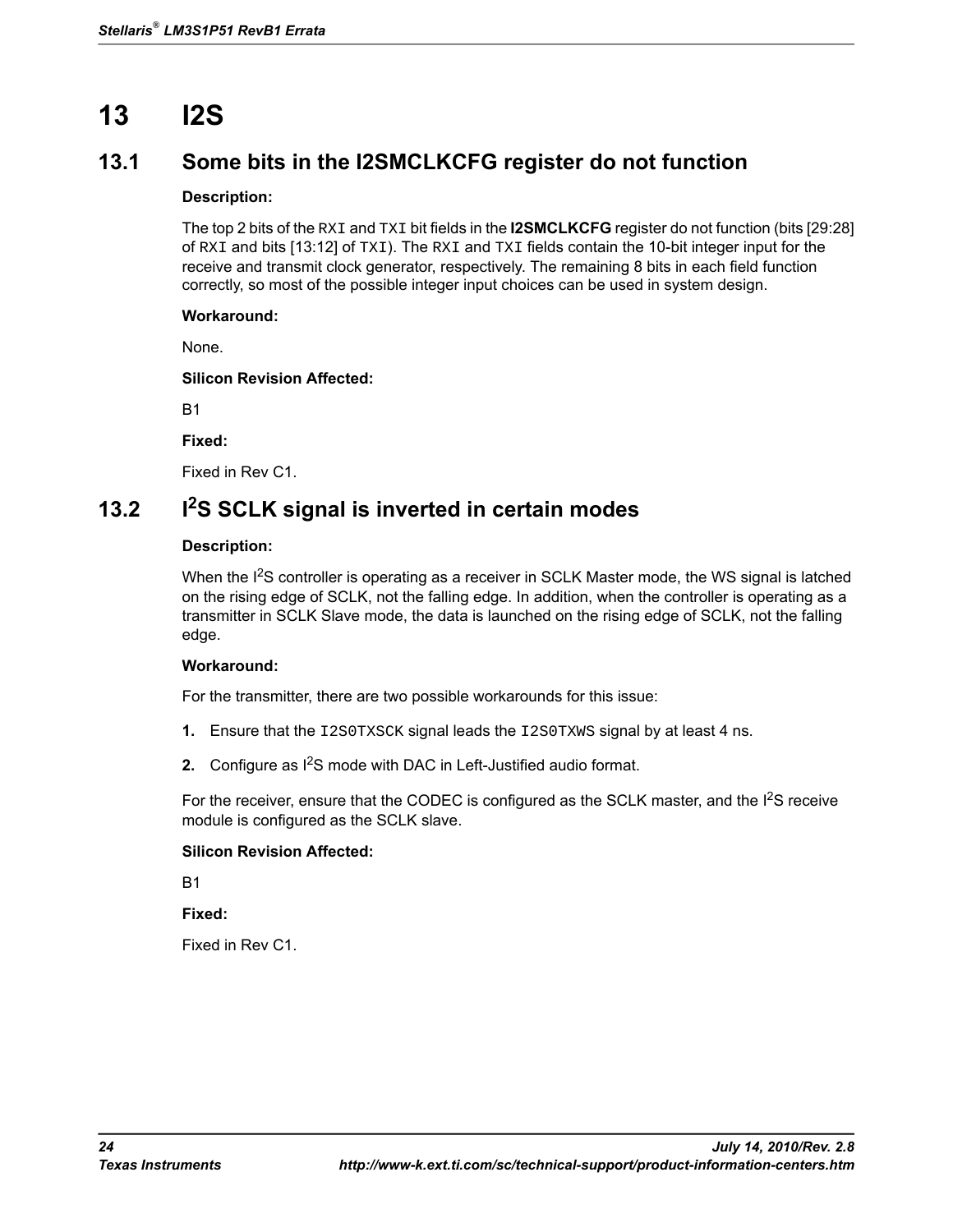# **14 PWM**

## <span id="page-24-0"></span>**14.1 PWM generation is incorrect with extreme duty cycles**

#### **Description:**

If a PWM generator is configured for Count-Up/Down mode, and the **PWM Load (PWMnLOAD)** register is set to a value N, setting the compare to a value of 1 or N-1 results in steady state signals instead of a PWM signal. For example, if the user configures PWM0 as follows:

- $\blacksquare$  PWMENABLE = 0x00000001
	- PWM0 Enabled
- PWM0CTL = 0x00000007
	- Debug mode enabled
	- Count-Up/Down mode
	- Generator enabled
- $\blacksquare$  PWM0LOAD = 0x00000063
	- Load is 99 (decimal), so in Count-Up/Down mode the counter counts from zero to 99 and back down to zero (200 clocks per period)
- $\blacksquare$  PWM0GENA = 0x000000b0
	- Output High when the counter matches comparator A while counting up
	- Output Low when the counter matches comparator A while counting down
- $\blacksquare$  PWM0DBCTL = 0x00000000
	- Dead-band generator is disabled

If the **PWM0 Compare A (PWM0CMPA)** value is set to 0x00000062 (N-1), PWM0 should output a 2-clock-cycle long High pulse. Instead, the PWM0 output is a constant High value.

If the **PWM0CMPA** value is set to 0x00000001, PWM0 should output a 2-clock-cycle long negative (Low) pulse. Instead, the PWM0 output is a constant Low value.

#### **Workaround:**

User software must ensure that when using the PWM Count-Up/Down mode, the compare values must never be 1 or the **PWMnLOAD** value minus one (N-1).

#### **Silicon Revision Affected:**

**B1** 

**Fixed:**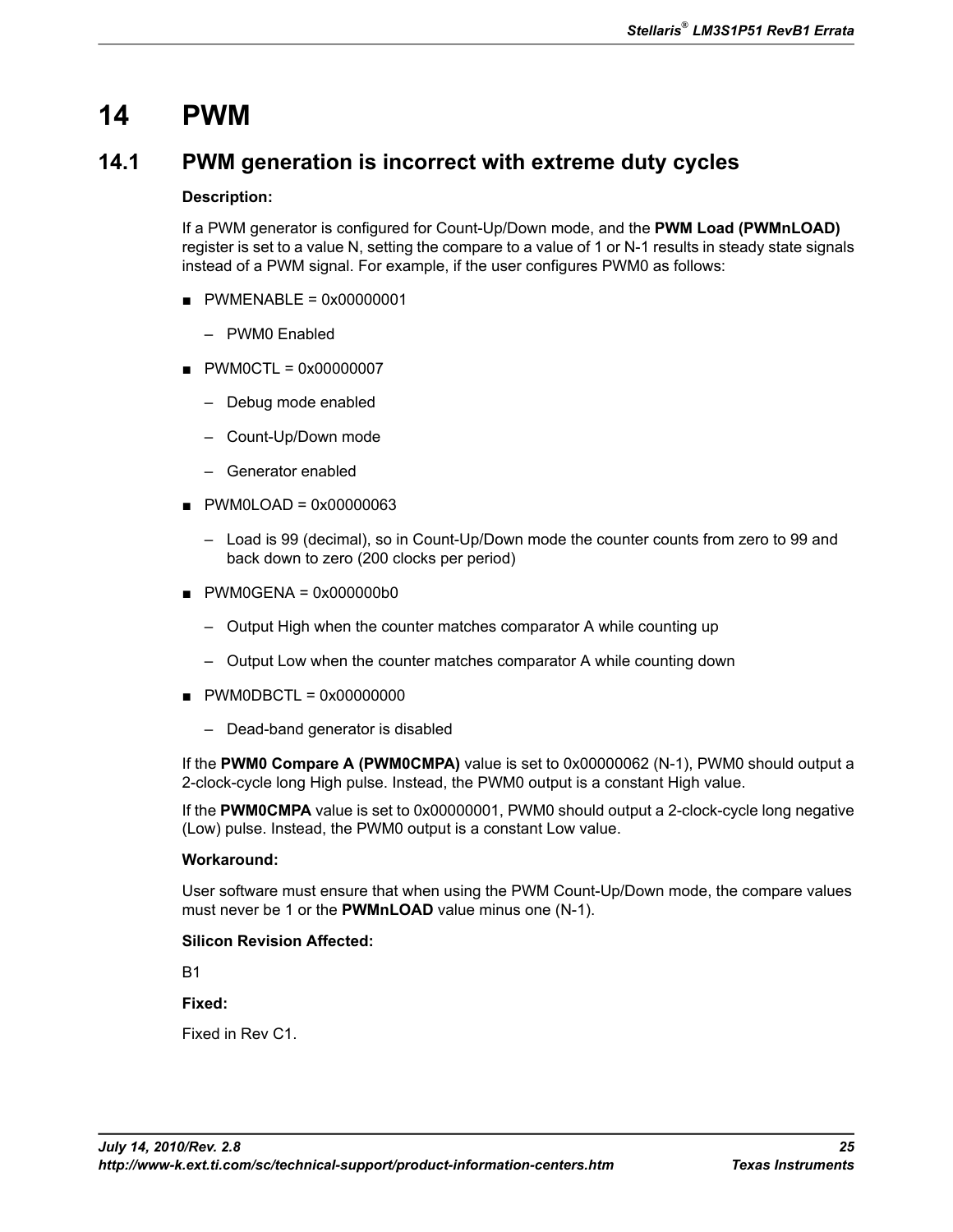# <span id="page-25-0"></span>**14.2 Sync of PWM does not trigger "zero" action**

#### **Description:**

If the **PWM Generator Control (PWM0GENA)** register has the ActZero field set to 0x2, then the output is set to 0 when the counter reaches 0, as expected. However, if the counter is cleared by setting the appropriate bit in the **PWM Time Base Sync (PWMSYNC)** register, then the "zero" action is not triggered, and the output is not set to 0.

#### **Workaround:**

None.

#### **Silicon Revision Affected:**

B1

**Fixed:**

Fixed in Rev C1.

## <span id="page-25-1"></span>**14.3 PWM "zero" action occurs when the PWM module is disabled**

#### **Description:**

The zero pulse may be asserted when the PWM module is disabled.

**Workaround:**

None.

**Silicon Revision Affected:**

B1

**Fixed:**

Fixed in Rev C1.

## <span id="page-25-2"></span>**14.4 PWM Enable Update register bits do not function**

#### **Description:**

The ENUPDn bits in the **PWM Enable Update (PWMENUPD)** register do not function. As a result, enabling the PWM modules can't be synchronized.

#### **Workaround:**

None.

#### **Silicon Revision Affected:**

B1

**Fixed:**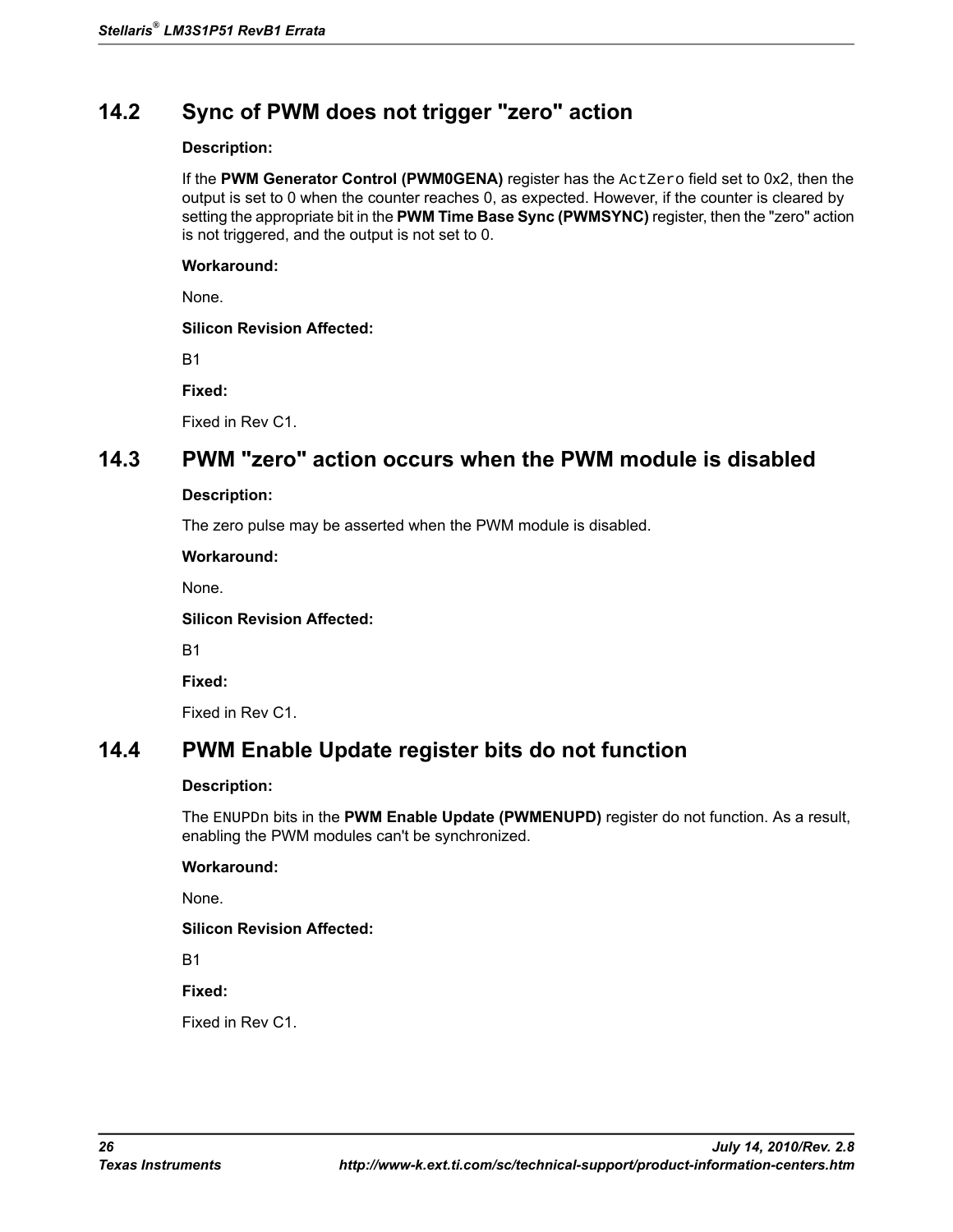# **15 Electrical Characteristics**

# <span id="page-26-0"></span>**15.1 Momentarily exceeding V<sub>IN</sub> ratings on any pin can cause latch-up**

### **Description:**

To avoid latch-up, the maximum DC ratings of the part must be strictly enforced. The most common violation of the  $V_{\text{IN}}$  electrical specification can occur when a mechanical switch or contact is connected directly to a GPIO or special function (RST, WAKE, ...) pin. The circuit shown in [Figure 2 on page 27](#page-26-1) typically has stray inductance and capacitance that can cause a voltage glitch when the switch transitions, as shown in [Figure 3 on page 27](#page-26-2). The magnitude of the glitch may exceed the  $V_{\text{IN}}$  in the maximum DC ratings table in the Electrical Characteristics chapter. [Figure 4 on page 27](#page-26-3) shows an improved circuit that eliminates the glitch.

## <span id="page-26-1"></span>**Figure 2. Incorrect Reset Circuitry**



<span id="page-26-2"></span>**Figure 3. Excessive Undershoot Voltage on Reset**



## **Workaround:**

Use a circuit as shown in [Figure 4 on page 27.](#page-26-3) In this circuit,  $\mathsf{R}_\mathsf{S}$  should be less than or equal to  $\mathsf{R}_{\mathsf{PU}}$ /10.  $\mathsf{C}_1$  should be matched to  $\mathsf{R}_{\mathsf{PU}}$  to achieve a suitable  $\mathfrak{t}_{\mathsf{RC}}$  for the application. Typical values are:

- <span id="page-26-3"></span> $R_{PI} = 10 k\Omega$
- $R_S = 470 \Omega$
- $C_1 = 0.01 \mu F$

## **Figure 4. Recommended Reset Circuitry**

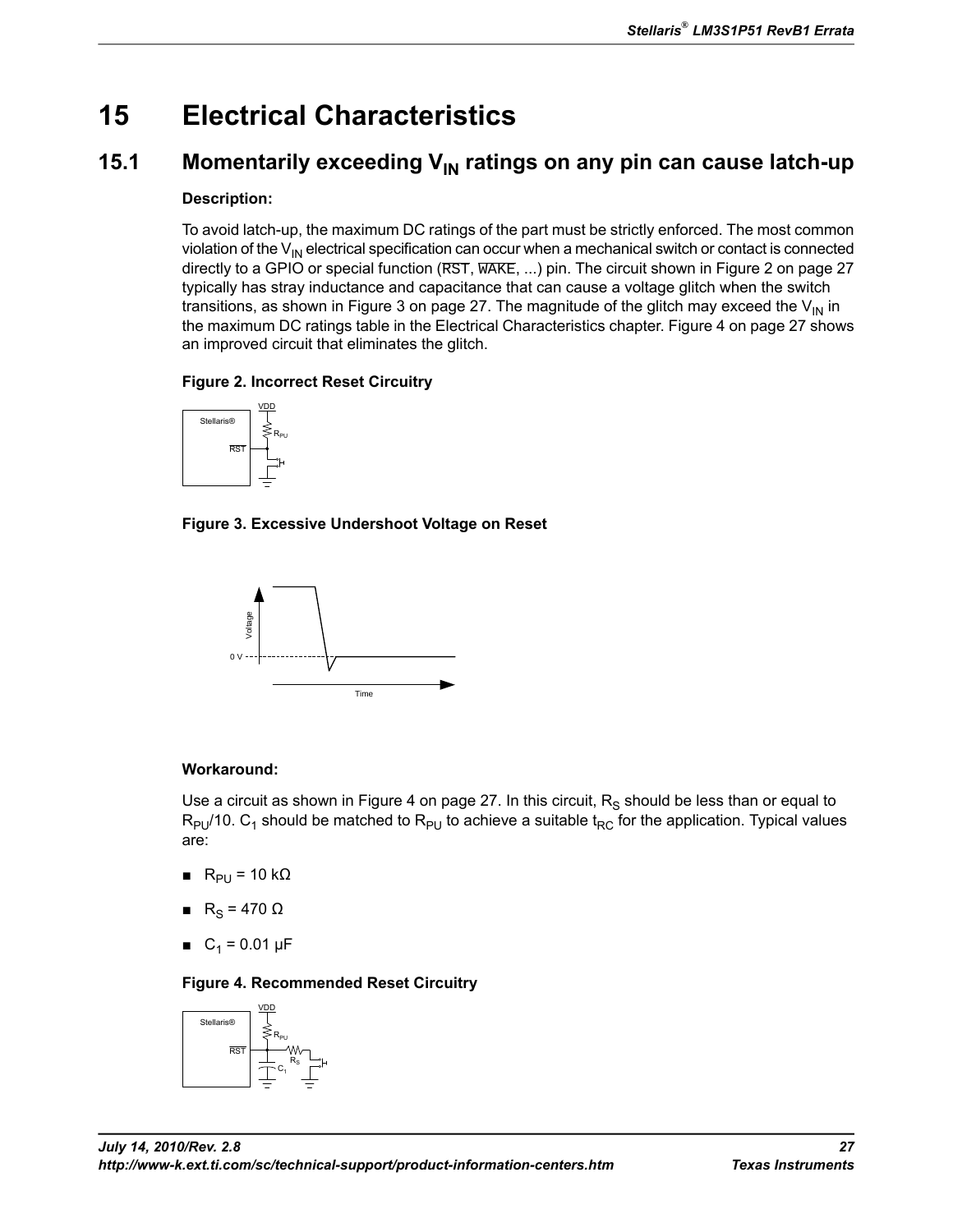After implementing the circuit shown in [Figure 4 on page 27](#page-26-3), confirm that the voltage on the  $\overline{RST}$ input has a curve similar to the one in [Figure 5 on page 28,](#page-27-1) and that the  $V_{\text{IN}}$  specification is not exceeded.

### <span id="page-27-1"></span>**Figure 5. Recommended Voltage on Reset**



#### **Silicon Revision Affected:**

B1

**Fixed:**

Fixed in Rev C1.

## <span id="page-27-0"></span>**15.2 Power-on event may disrupt operation**

#### **Description:**

Incorrect power sequencing during power up can disrupt operation and potentially cause device failure.

#### **Workaround:**

 $V_{DDC}$  must be applied approximately 50 µs before  $V_{DD}$ . Normally  $V_{DDC}$  is controlled by the part's internal LDO voltage regulator. The workaround requires the addition of an external regulator (see [Figure 6\)](#page-28-0) to ensure that  $V_{DDC}$  sequencing requirements are met (see [Figure 7\)](#page-28-1). A recommended regulator is the TI TPS73101DBVR.

This fix mitigates the on-chip power issue, but does not solve it completely. During development, the Flash memory should also be reprogrammed (using LMFlash or another programming tool) at least once a week.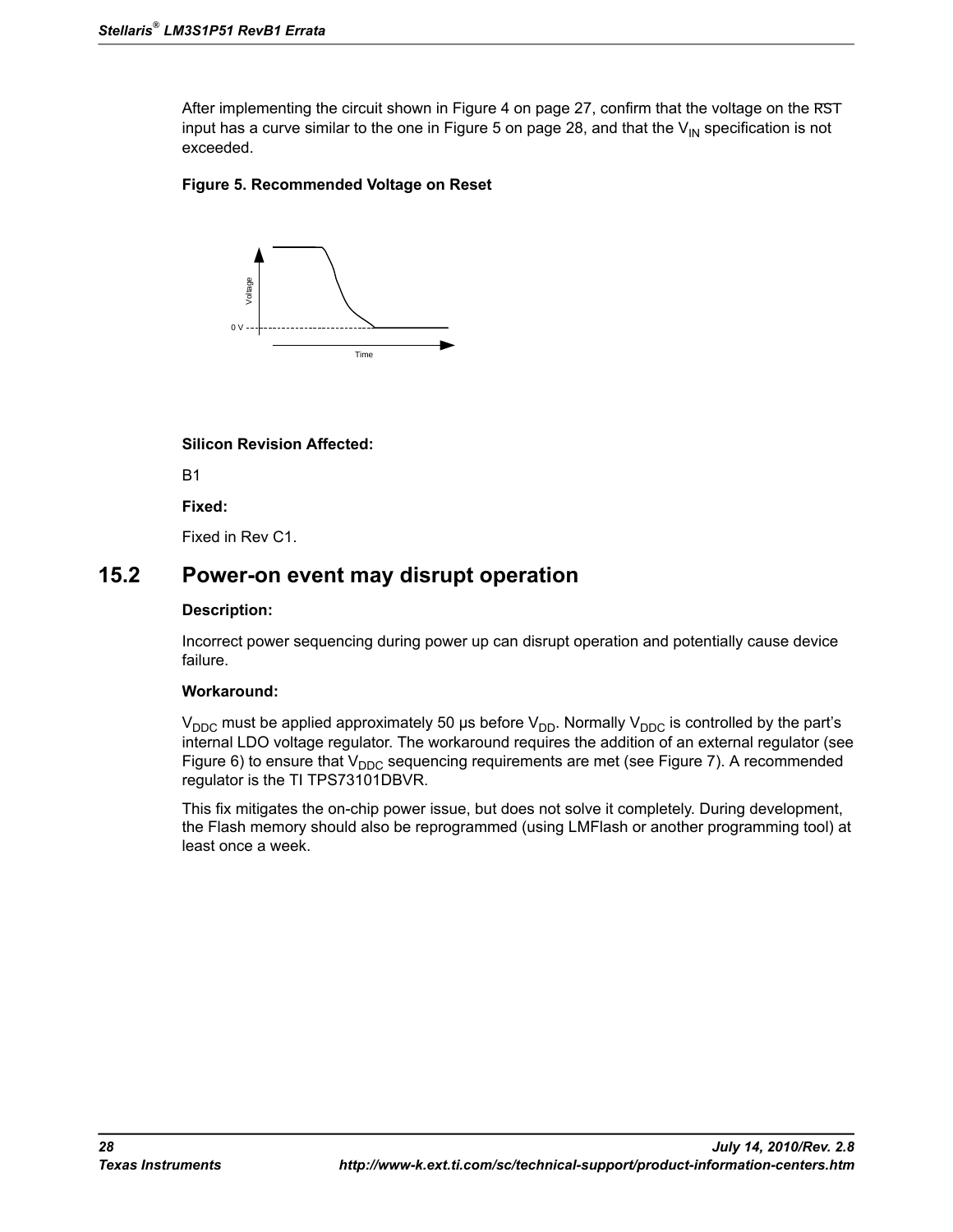### <span id="page-28-0"></span>**Figure 6. Configuration of External Regulator**



<span id="page-28-1"></span>**Figure 7. VDDC Sequencing Requirements**



Detailed characterization is ongoing. Contact the Applications Support Team for the latest information.

### **Silicon Revision Affected:**

B1

### **Fixed:**